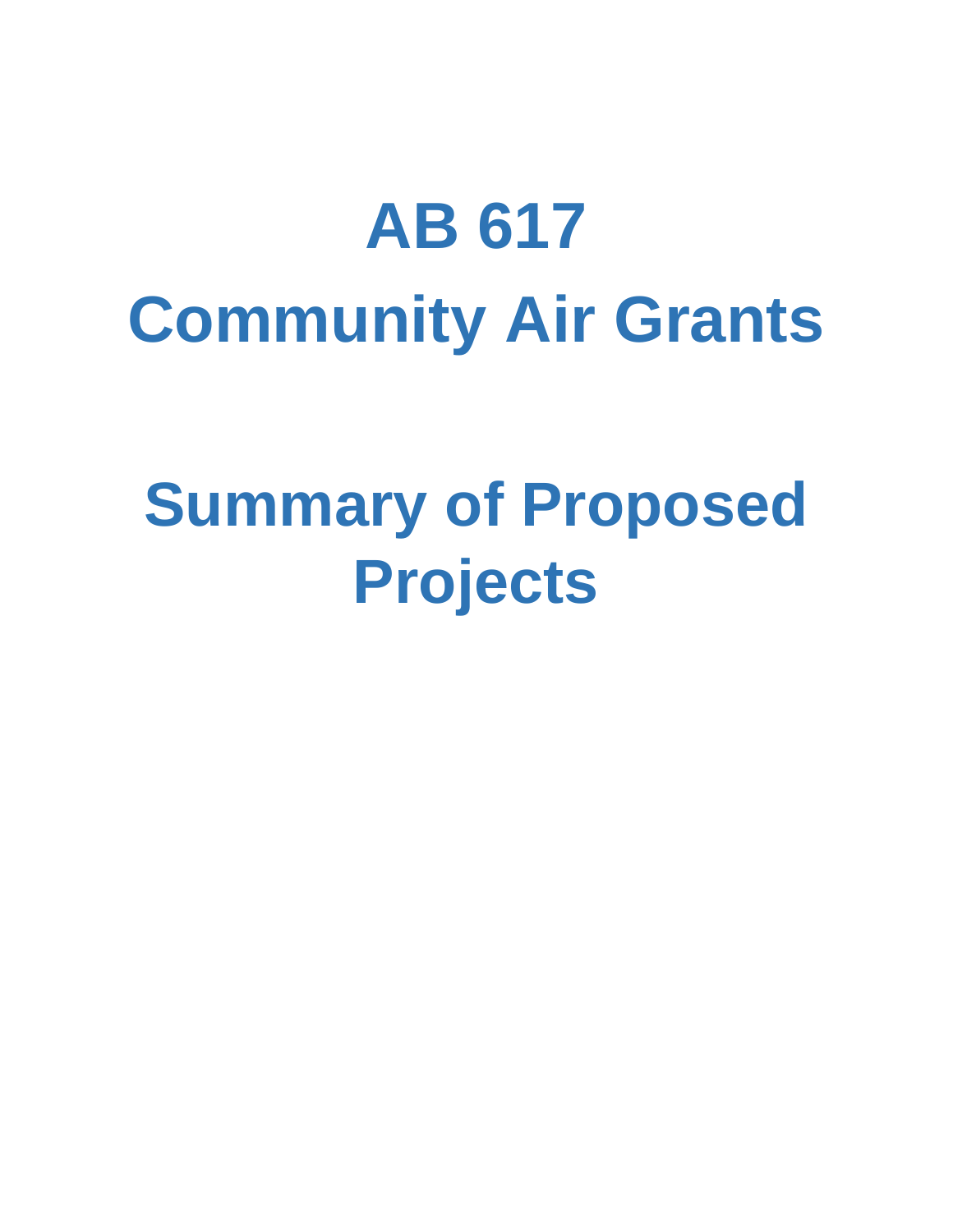## Table of Contents<sup>[1](#page-1-0)</sup>

| Leadership Counsel for Justice and Accountability (a project of the Tides      |
|--------------------------------------------------------------------------------|
|                                                                                |
|                                                                                |
|                                                                                |
|                                                                                |
|                                                                                |
| Physicians, Scientists, and Engineers for Healthy Energy25                     |
| Regents of the University of California, on behalf of its Riverside Campus  26 |
| Rose Foundation for Communities and the Environment27                          |
| San Joaquin Valley Latino Environmental Advancement and Policy (Valley         |
|                                                                                |
|                                                                                |
|                                                                                |
|                                                                                |

<span id="page-1-0"></span> <sup>1</sup> *Project awardees listed alphabetically.*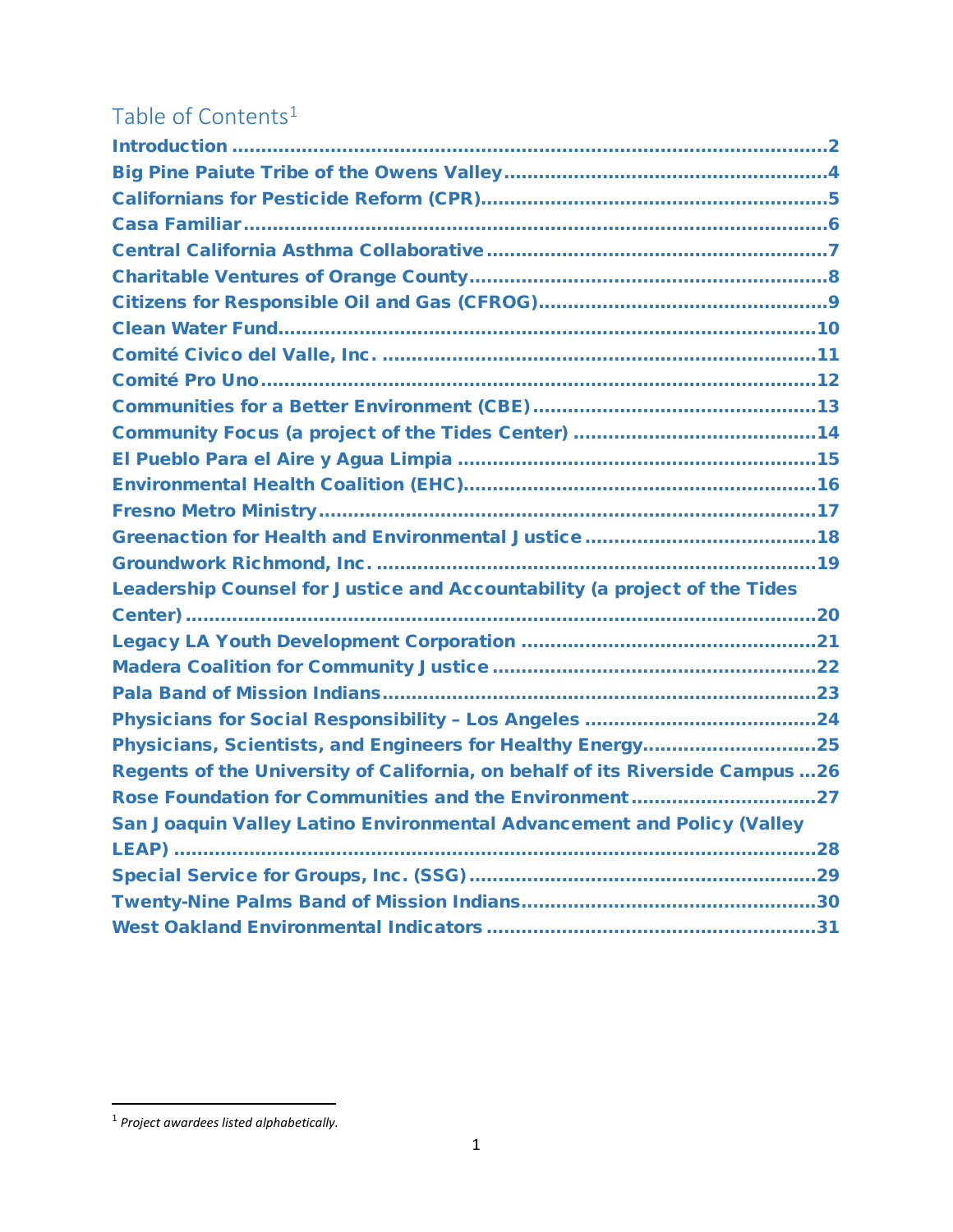## <span id="page-2-0"></span>**Background**

Assembly Bill (AB) 617 continues California's environmental leadership in establishing innovative policies to improve air quality and reduce pollutants at a local level. It requires community-focused action to reduce air pollution and improve public health in the State's most impacted communities. The program is focused on reducing emissions and exposure to air pollution in communities and is comprehensive, including air monitoring, enhanced reporting, and emission control technology upgrades. The program places a strong emphasis on community engagement, recognizing that partnering with residents of impacted communities is a key element to developing and implementing an effective program.

AB 617 includes the Community Air Grants Program (Air Grants) which supports community efforts to participate in the AB 617 implementation process by building capacity to become active partners with government in identifying, evaluating, and reducing air pollution and exposure to harmful emissions in communities.

The FY17-18 budget included \$5 million for these grants from the Greenhouse Gas Reduction Fund. In response to the air grants solicitation, CARB received 65 applications, requesting \$18.9M in funding. Applications were received from communities around the State and included innovative proposals for engaging communities in AB 617's local air quality improvement process. To respond to this high demand, CARB selected 28 projects totaling \$10 million for funding. The additional funding of \$5 million worth of projects is contingent on the appropriation of those funds in the final fiscal year 2018-2019 budget bill passed by the legislature and signed by the Governor.

These projects are located in disadvantaged, low-income or tribal communities, and demonstrate partnership building or other forms of collaborative efforts. The initial air grants project-portfolio demonstrates geographic distribution from across the State including rural and urban locations, and several tribes. They include some communities well known for being heavily impacted by poor air quality as well as other communities that have not received as much attention.<sup>[2](#page-2-1)</sup>

The Air Grants projects will support CBOs' participation in the implementation of AB 617, through the development of methods to acquire new or better information regarding air quality and related health impacts, as well as measures to reduce air pollution in over-burdened communities, including:

- Community-led air monitoring support
- Development of emission reduction action Plans
- Community training and education on AB 617 concepts
- Travel and logistical support for meetings

<span id="page-2-1"></span> $<sup>2</sup>$  No agreement between CARB and the proposed awardee is in effect until the agreement is signed by the</sup> proposed awardee and the authorized CARB representative.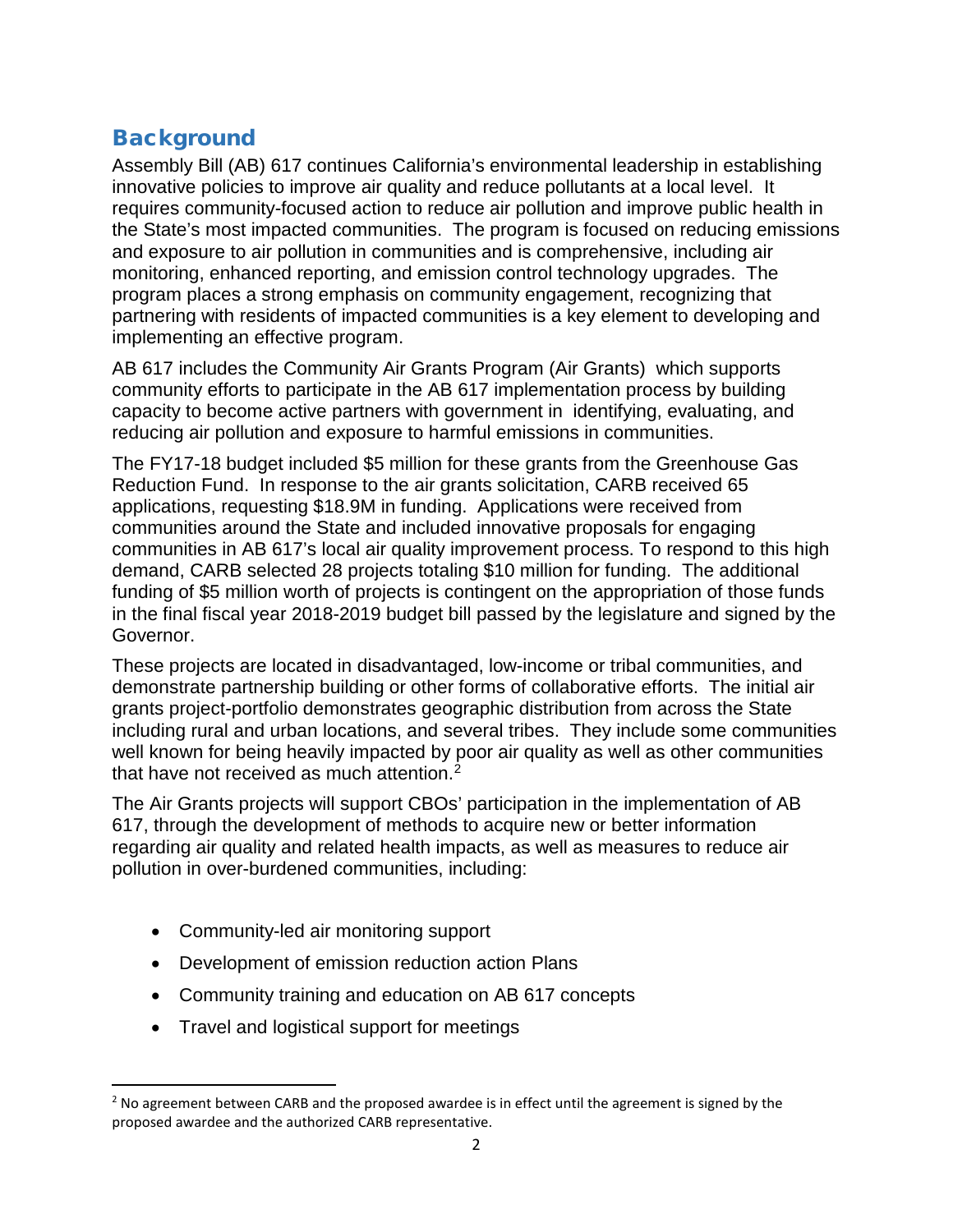The Air Grants will support community engagement and action in each community where they are established. They will strengthen the partnership between communities and agencies to better characterize the air quality, identify key emission sources, and take action to reduce emissions. The air grants go well beyond the limited number of communities for which community emission reduction programs are established in the early years of the program as they recognize that the vision of AB 617 is much broader.

The project summaries on the pages that follow provide a brief description of the community's project, the funding amount that the community requested, and their proposed timeline. Additionally, the partnerships are listed below the summaries. These partnerships vary from grantee/subgrantee associations, collaborators, additional funders, and regional partners for larger projects. More detailed descriptions for each of the projects will be provided on CARB's web site.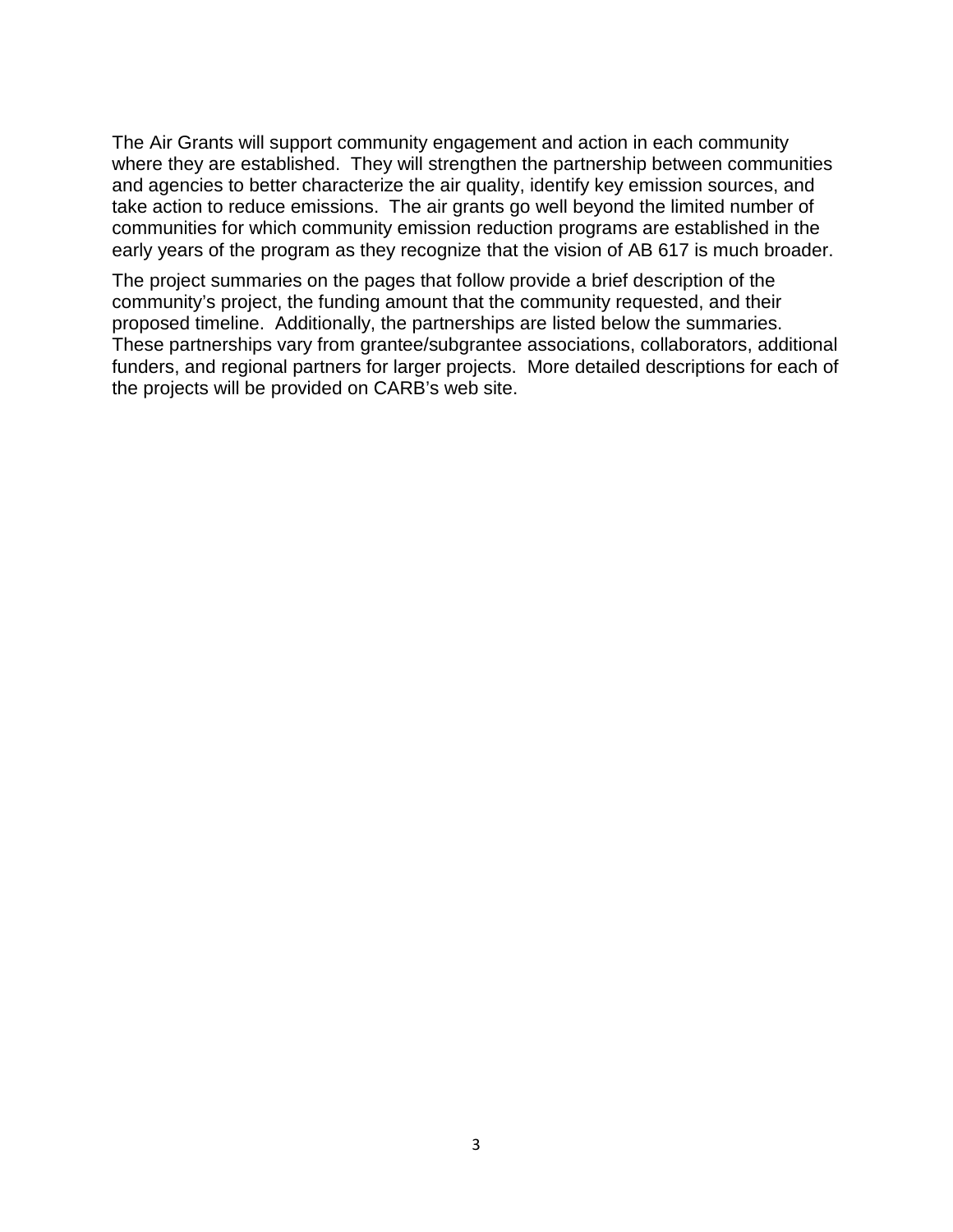## <span id="page-4-0"></span>Big Pine Paiute Tribe of the Owens Valley

#### **Summary:**

\$102,933 / 3-year project timeline

Big Pine proposes to expand upon its existing monitoring plan, established with a federal Clean Air Act grant. The Tribe's concerns stem from two major sources: dust from surrounding land and smoke from wildfires. Under the Community Air Grant, the tribe plans to create a permanent monitoring station, building on its existing mobile monitoring project. The air quality information from this station will be updated every hour to the website that four other tribes in Owens Valley will develop. The information will also be shared with the local junior high school. Junior high school students will learn about air quality and its impacts on their health. Students will also maintain a flag program year round to advise locals of air quality status each day. This program aims to fill in gaps in the local air monitoring networks, both tribal and that of the Great Basin Unified Air Pollution Control District.

#### **Air Grants Conceptual Category Integration:**

Project contains elements of **Informational** (educating students and citizens about air quality) and **Participatory** (Students will run an air quality flag program) and **Technical**  (air monitoring).

**Air District(s):** [Great Basin Unified APCD](https://gbuapcd.org/)

- Bishop Paiute Tribe
- Lone Pine Paiute and Shoshone Tribe
- Great Basin Unified Air Pollution Control District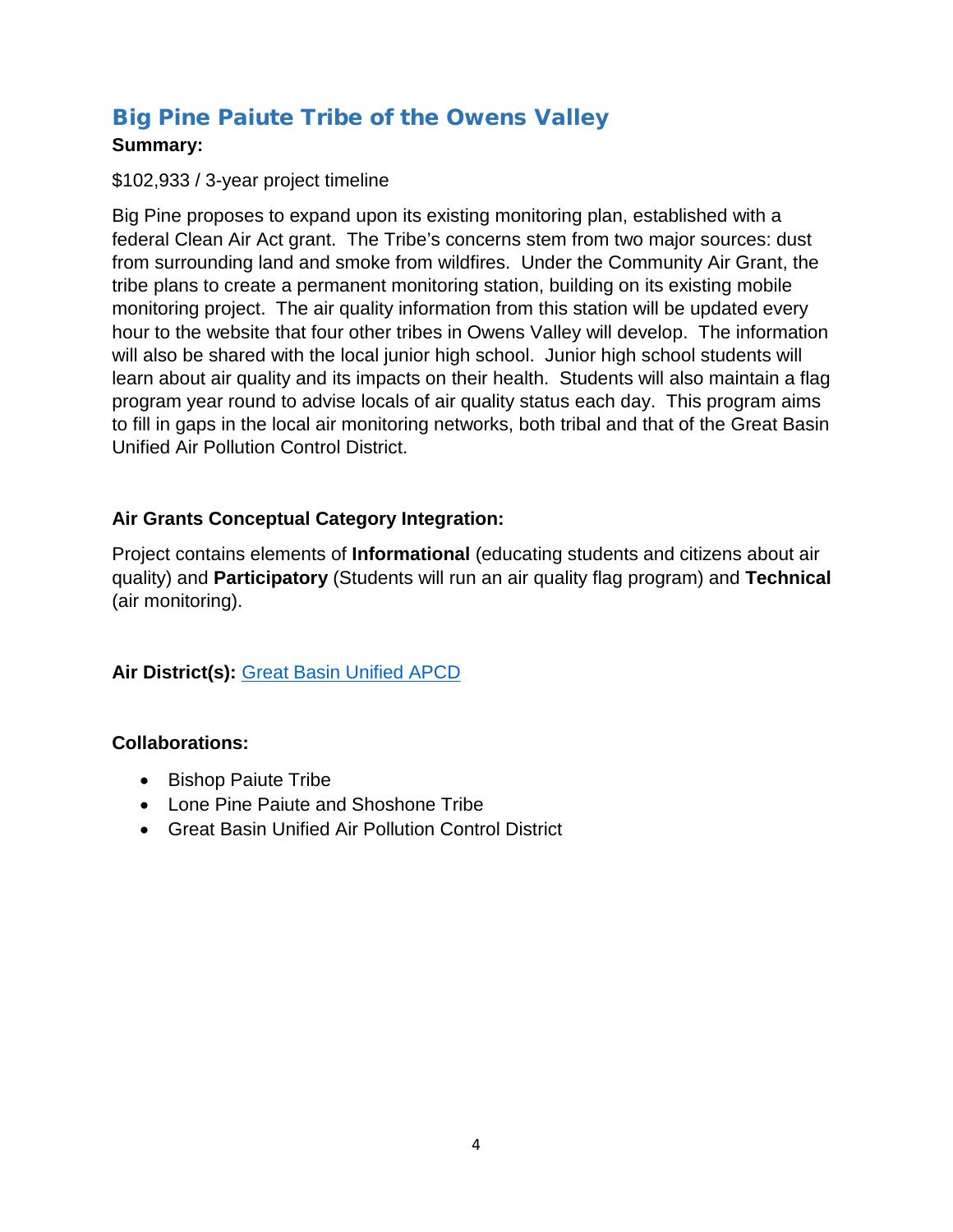## <span id="page-5-0"></span>Californians for Pesticide Reform (CPR)

#### **Summary:**

#### \$471,437 / 3-year proposed timeline

The project is located in the agricultural farmworker communities of the Central Coast and San Joaquin Valley, specifically in the counties of Kern, Tulare, Fresno, Monterey, Santa Cruz, Santa Barbara, and Ventura. This project will facilitate participation in public workshops by community members from seven highly polluted agricultural regions and potentially one urban Los Angeles region, while increasing overall capacity to monitor air quality and participate in emissions reduction planning. This project will focus on pesticide toxic air contaminants, which pose a significant health risk to farmworker communities and contribute to the development of criteria air pollutants. The project will increase overall knowledge of air quality issues among impacted agricultural communities and coordinate efforts with the San Joaquin Valley steering committees to be created under AB 617 to ensure the inclusion of pesticides as a key target in regional emissions reduction planning. CPR will facilitate the participation of at least 500 residents in pesticide air monitoring activities and community-based data collection efforts, recruit community partners in the Central Coast and Central Valley to conduct community-based pesticide air monitoring data collection. Using Pesticide Action Network's **Drift Catcher methodology**, they will conduct air monitoring at six sites at Central Coast and Central Valley locations in the first year, and ten sites each of the following two years, and summarize air-monitoring data collected in technical reports and in regional briefs for sharing with the communities involved. They will share data with relevant steering committees created under AB 617, and with the California Department of Pesticide Regulation, CARB, relevant County Agricultural Commissioners, and respective regional air pollution control districts.

#### **Air Grants Conceptual Category Integration:**

Project contains elements of **Informational** (broad community outreach and education efforts), **Participatory** (participants in community-based research efforts), and **Technical** (air monitoring).

**Sub-Grantee(s):** Californians for Pesticide Reform (Pesticide Action Network North America is grantee)

**Air District(s):** [San Joaquin APCD](http://www.valleyair.org/Home.htm)

- Safe Ag Safe Schools in Monterey and Santa Cruz Counties
- Tulare County Coalition Advocating for Pesticide Safety
- Central California Environmental Justice Network
- Center on Race Poverty & the Environment
- Physicians for Social Responsibility Los Angeles
- East Yard Communities for Environmental Justice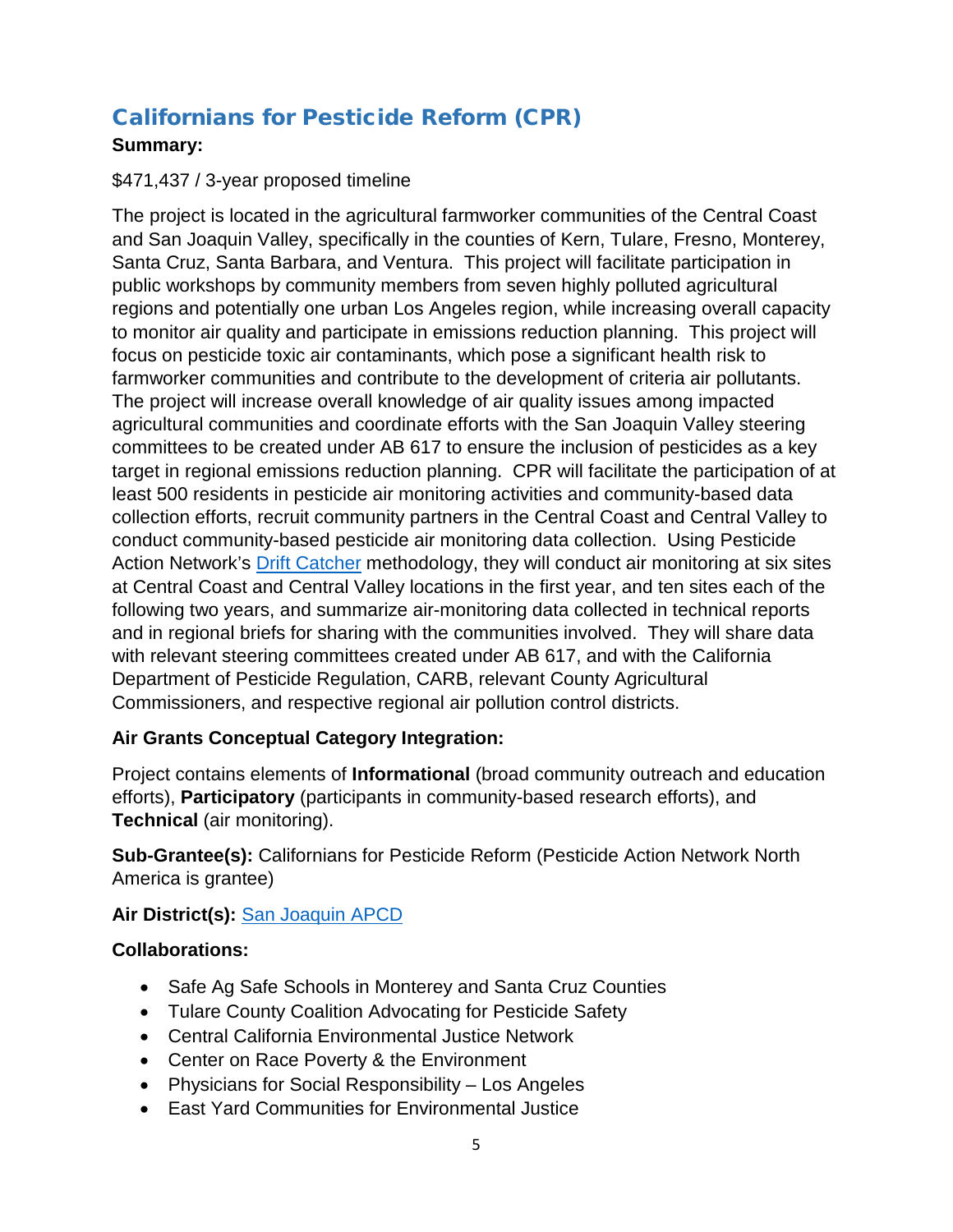## <span id="page-6-0"></span>Casa Familiar

#### **Summary:**

#### \$492,269 / 2-year proposed timeline

Project location is San Ysidro, in and around the U.S. Port of Entry at San Ysidro. The project will build off successful partnership model for ongoing engagement with community residents developed by Casa Familiar and its academic partners, San Diego State University and the University of Washington. The project will conduct communityto-community outreach, technical trainings, and sustain and expand current communityled air monitoring network. Project includes a community steering committee made up of at least ten residents and a technical advisory group made up of experts primarily from academia and government agencies, to guide all phases of community air monitoring activities. The project aims to provide residents and governmental entities in border area, data to understand air quality impacts from vehicular border crossings. Data will be used to develop public health initiatives and projects aimed at reducing exposure in the San Ysidro border community. The project will hold at least three community-training events, sustain 13 current monitoring sites, and deploy 100 new ultra-low cost PM sensors. The project includes a co-location plan in conjunction with SDAPCD, for hardware calibration and performance purposes, and a QA/QC development plan for monitoring. Project will also include language and visualization tools that are key to assuring all program concepts are communicated effectively in the border region, for all stakeholders.

#### **Air Grants Conceptual Category Integration:**

Project contains elements of **Informational** (community meetings, flyers, popular education models to support advocacy) and **Participatory** (community steering committee, hiring consultants for TA, community needs assessments) and **Technical** (community air monitoring).

#### **Air District(s):** [San Diego APCD](https://www.sdapcd.org/)

- San Diego State University
- University of Washington
- IVAN Network
- AIRE (Allies in Reducing Emissions, a California five-region advocacy collaborative)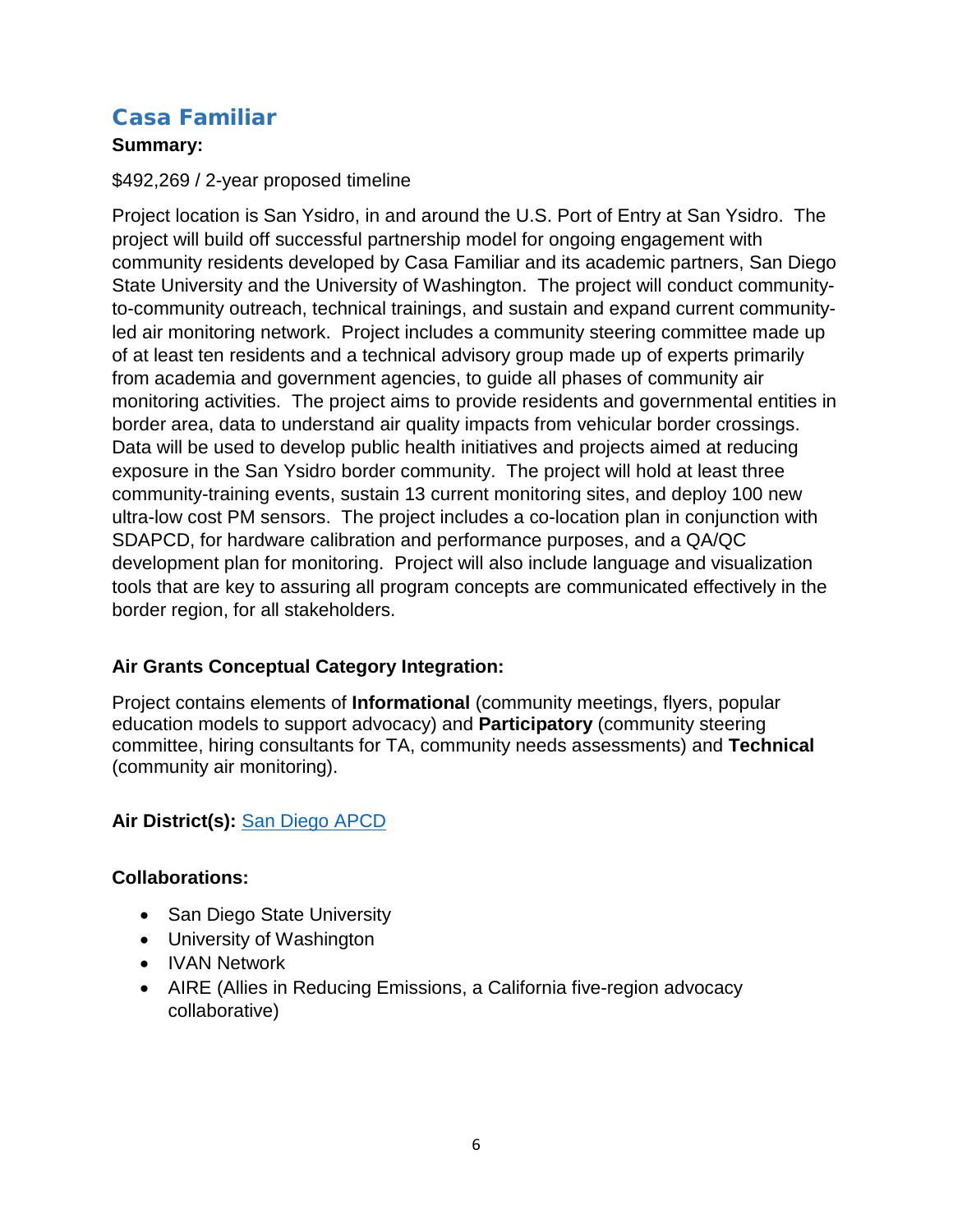## <span id="page-7-0"></span>Central California Asthma Collaborative

#### **Summary:**

\$499,993 / 2-year proposed timeline

The project is located in eight counties in the San Joaquin Valley: San Joaquin, Stanislaus, Merced, Madera, Fresno, Kings, Tulare, and Kern. The project will focus on historically neglected communities by providing residents with air quality information and building collaborations with community-based organizations to ensure that residents are part of the conversation. The project will provide assistance to community residents in understanding both the sources and health impacts of local pollution and the potential policies necessary to address them. It will provide additional community air monitoring to acquire new air quality information and relay it to the community. The project will develop materials that will be used to educate residents and community groups, schools, businesses and other stakeholders about community air quality issues and ways to be involved in the development of community air monitoring networks and emission reduction plans. The project also includes the design and implementation of a community-led air-monitoring network that will collect PM and methane data in communities that are heavily impacted by air pollution. The project will include inventorying existing health, air, climate and air pollution data sets as well as the emissions history and permitted stationary and mobile sources affecting the communities. In addition, the project will include evaluation of various means and measures to reduce pollution. Finally, it will establish different methods for convening stakeholders to facilitate participation in the development of community assessments, emission reduction plans and selection of communities to deploy a community airmonitoring network.

#### **Air Grants Conceptual Category Integration:**

Project contains elements of **Informational** (develop educational materials), **Participatory** (community meetings), and **Technical** (air monitoring).

#### **Air District(s):** [San Joaquin Valley APCD](http://www.valleyair.org/Home.htm)

**Collaborations:** Community-based environmental justice organizations across the San Joaquin Valley

- Catholic Charities Diocese of **Stockton**
- Valley Improvement Projects
- Leadership Counsel
- Madera Coalition for Community **Justice**
- Center on Race Poverty & the **Environment**
- San Joaquin Valley Air Pollution Control District
- Comité Civico del Valle
- California Environmental Health Tracking Program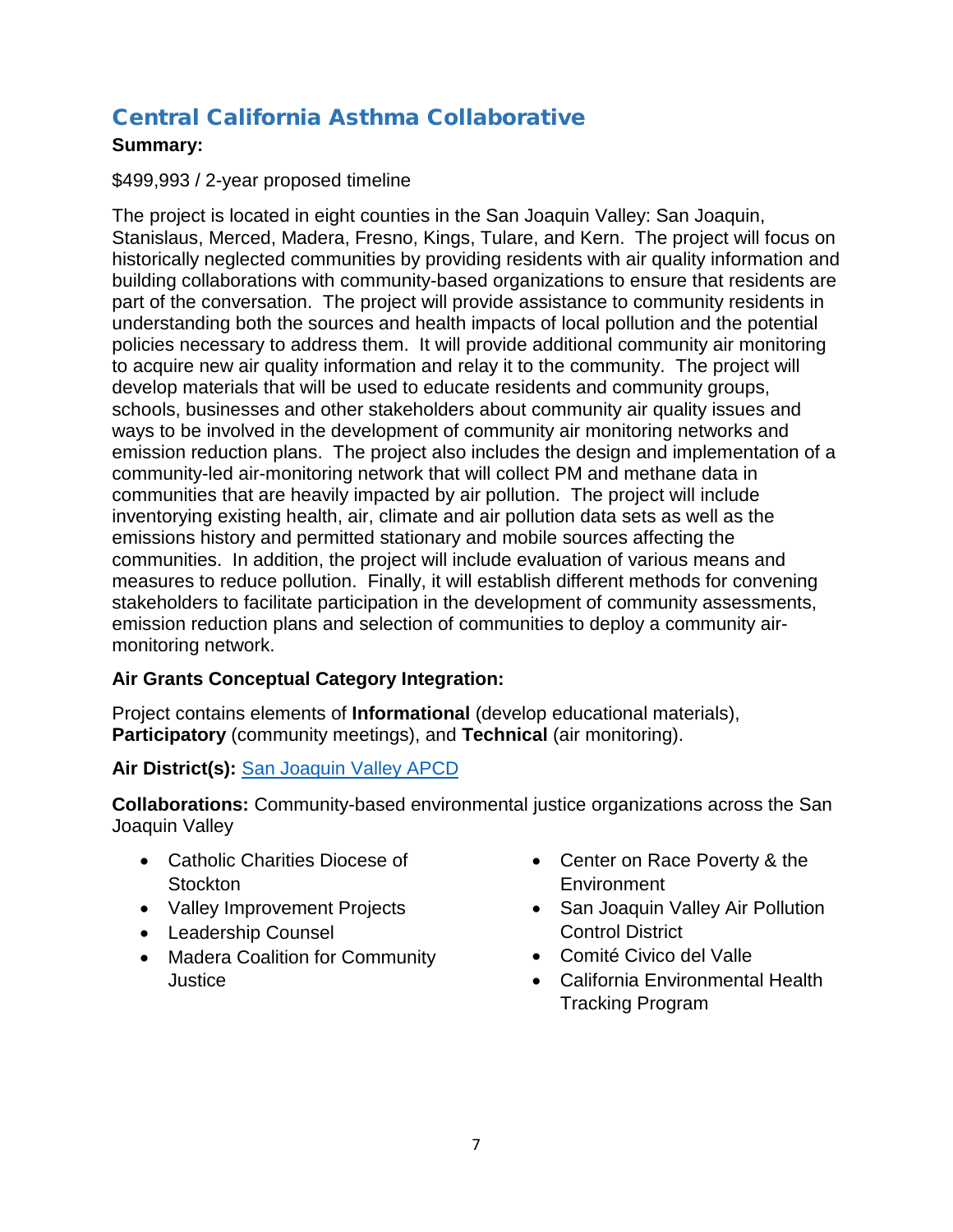## <span id="page-8-0"></span>Charitable Ventures of Orange County

#### **Summary:**

#### \$185,118 / 3-year proposed timeline

Project location is in Madison Park at James Madison Elementary,1124 E Hobart St, Santa Ana. The Madison Park Neighborhood Association (MPNA) created the Getting Residents Engaged in Exercise and Nutrition (GREEN) Program in collaboration with the Santa Ana Unified School District, the Santa Ana Department of Parks and Recreation and UC Irvine. MPNA will support logistical and technical assistance to expand its engagement and create a plan for community-based air monitoring. The project aims to connect with other resident groups along the corridor primarily through outreach to adjacent neighborhood associations, school parents, and door-to-door. The project will continue community outreach and organizing (forums and one-on-one engagement), development fact sheets, and through GREEN, provide students and parents with air quality information. MPNA will conduct community-based participatory research to understand the impacts of air pollution to their community, implement data mapping to understand the existing data on air pollution and its effects, and to identify data gaps and opportunities for community monitoring.

#### **Air Grants Conceptual Category Integration:**

Project contains elements of **Informational** (inviting SCAQMD to provide two information forums), **Participatory** (steering committee – an estimated 20 residents), and **Technical** (data collection and analysis training, designing a participatory research project, and formulating a community air monitoring and emissions reduction plan).

**Air District(s):** [South Coast AQMD](http://www.aqmd.gov/)

- California Endowment Santa Ana Building Healthy Communities
- Santa Ana Unified School District
- Saint Joseph Health Community Building Initiative
- UC Irvine Pediatric Genomic Research Center
- Environmental Law Clinic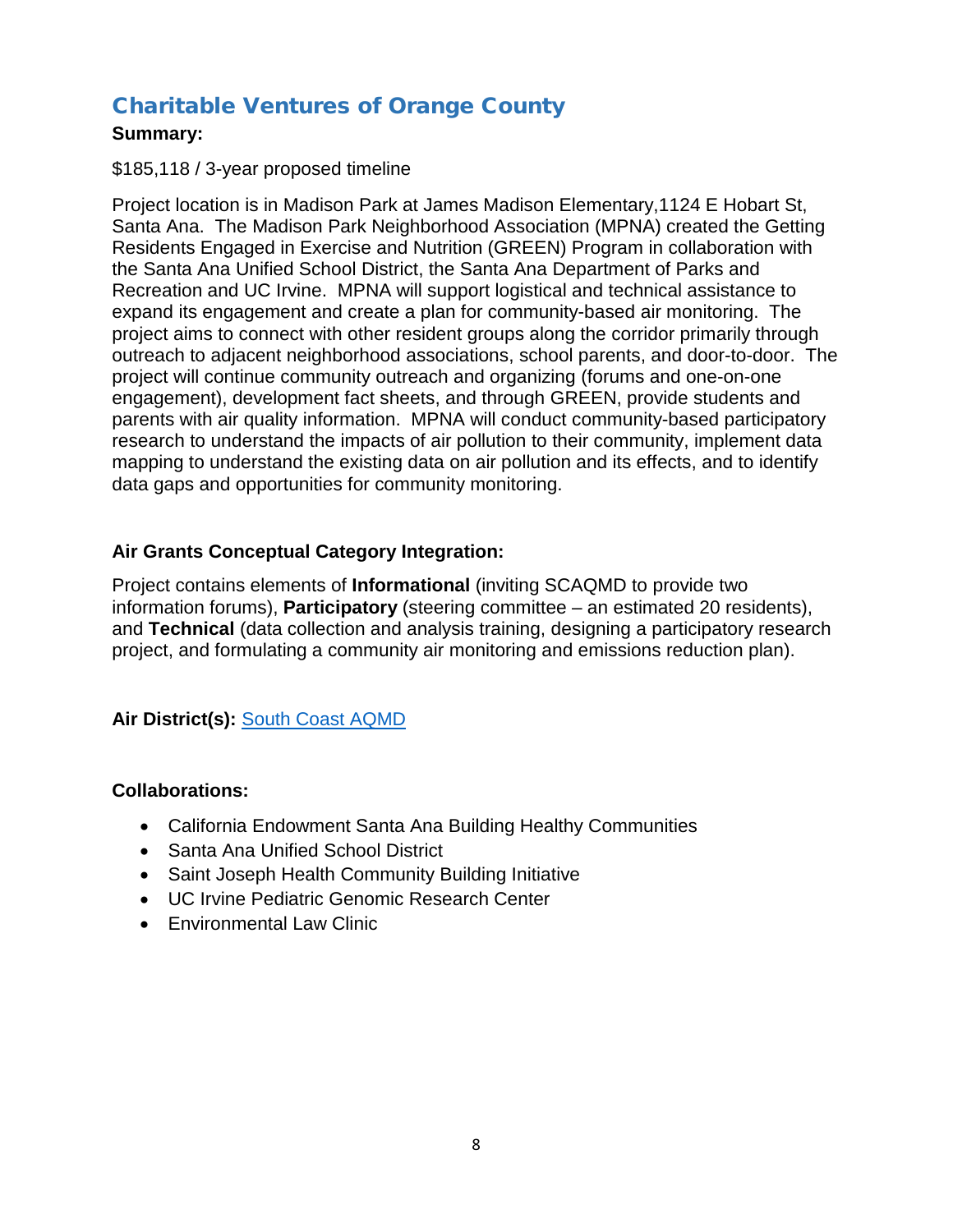## <span id="page-9-0"></span>Citizens for Responsible Oil and Gas (CFROG)

#### **Summary:**

#### \$496,923 / 2-year proposed timeline

The project location is Ventura County. The project will focus on monitoring to identify the air emission sources and fill existing data gaps through a community-based research project in three neighborhoods (West Ventura, South Oxnard, Ojai Valley) where pollution burdens are the greatest. The project will foster community science to identify sources of pollution and document residents' concerns about air toxics hazards. The project aims to develop air pollution reduction policies; facilitate community member awareness and understanding of how air pollution affects health in project neighborhoods; facilitate community members' active participation and engagement with technical experts and decision makers; and fill information gaps regarding sources and levels of air pollution, and location of sensitive receptors. The project will utilize cutting-edge technology and citizen science, paired with oversight and technical assistance. It will foster informed decision-making, collection of previously unknown data on air quality issues associated with natural oil/gas seeps, industrial activities, and vapors emitted from smoldering seeps, developing a more complete understanding of air pollution sources.

#### **Air Grants Conceptual Category Integration:**

Project contains elements of **Informational** (development of community member awareness and understanding of how air pollution affects health), **Participatory** (community members' active participation and engagement with technical experts and decision makers), and **Technical** (air monitoring, data collection).

#### **Air District(s):** [Ventura County APCD](http://www.vcapcd.org/)

- Coalition for Clean Air
- California State University Channel Islands
- Kids Making Sense
- Sonoma Technology, Inc.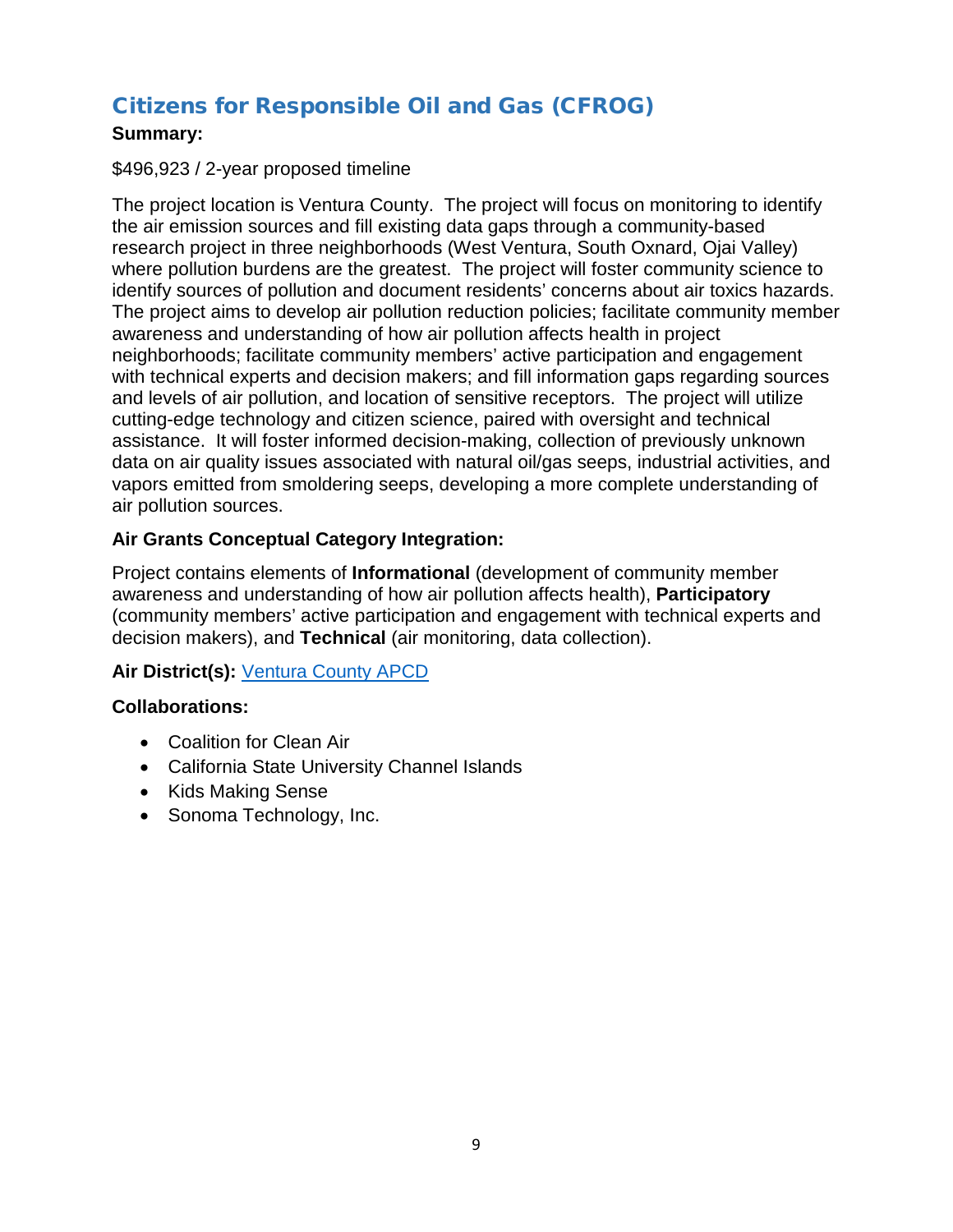## <span id="page-10-0"></span>Clean Water Fund

#### **Summary:**

#### \$380,966 / 2-year project timeline

The project location is in Lost Hills, in the San Joaquin Valley. The Clean Water Fund began working with the community of Lost Hills in 2016 to engage the community and improve their air quality and quality of life. The project builds on existing work, aiming to strengthen community capacity, and to develop and strengthen relationships with regulatory agencies and other NGOs. The project also aims to identify types, levels, and sources of criteria pollutants and toxic air contaminants, to improve community health, and to become a model for other disadvantaged communities. Through participatory and technical methods, such as developing a website that presents findings and deploying sensors that detect levels of ozone, NO2, PM2.5/10, methane and volatile organic compounds (VOCs), the Clean Water Fund will help the community avoid exposure, learn what is causing the pollution, identify priority issues, insights and advocate for improvements.

#### **Air Grants Conceptual Category Integration:**

Project contains elements of **Participatory** (planning and conducting community meetings, recruiting more resident to participate in Lost Hills en Acción, planning and conducting community trainings, planning and conducting policy advocacy, educating the broader public) and **Technical** (kickoff meeting, planning and logistics, system development: monitor development, website development, installation, operation and maintenance: data review and calibration, reporting).

**Air District(s):** [San Joaquin Valley APCD](http://www.valleyair.org/Home.htm)

- Blue Tomorrow
- Lost Hills en Acción
- Center on Race Poverty & the Environment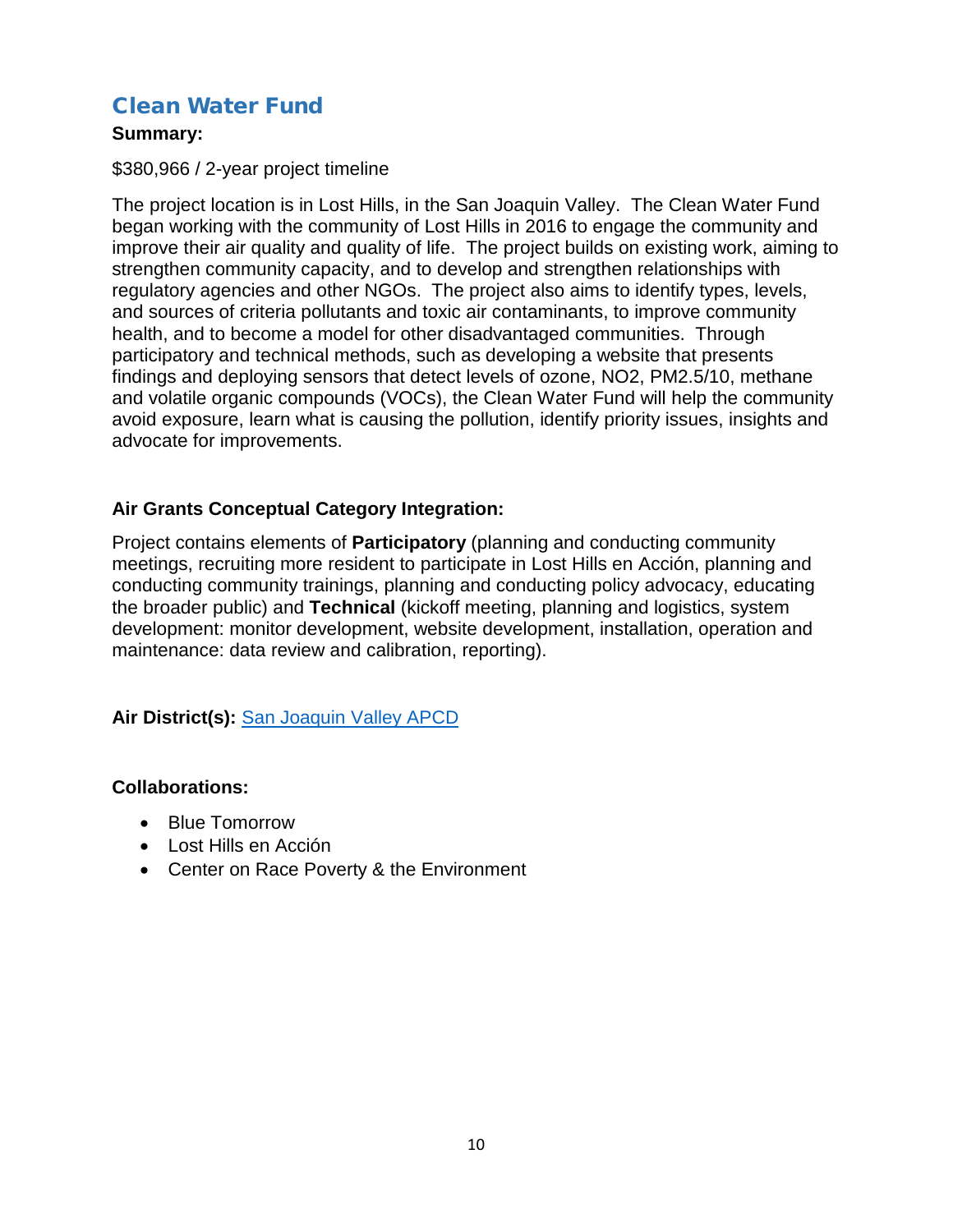## <span id="page-11-0"></span>Comité Civico del Valle, Inc.

#### **Summary:**

#### \$500,000 / 3-year project timeline

This project aims to add 15 monitors to expand the existing **IVAN** air network into the eastern Coachella Valley, effectively covering the entire Salton Sea Air Basin. It will also provide methane monitoring, as this is a growing concern of the residents, and methane is not currently monitored. Through both the addition of PM2.5 and PM10 sites and the new methane sites, the CCV community steering committee will continue to educate residents on air pollution and incorporate new information about methane emissions. Residents will play a key role in selecting sites and implementing new monitoring as well.

#### **Air Grants Conceptual Category Integration:**

Project contains all elements of **Informational** (community meetings and outreach), **Participatory** (CSC assists in selection of sites and design the communication strategies), and **Technical** (expansion of the IVAN Network and addition of methane monitoring network).

#### **Air District(s):** [Imperial](http://www.co.imperial.ca.us/AirPollution/) APCD and [South Coast AQMD](http://www.aqmd.gov/)

- Allies in Reducing Emissions (AIRE Collaborative)
- Air Quality School Flag Program (Imperial County)
- California Environmental Health Tracking Program
- Community Advisory Committee Our Roots, Seeley Citizens United and Brawley Union High School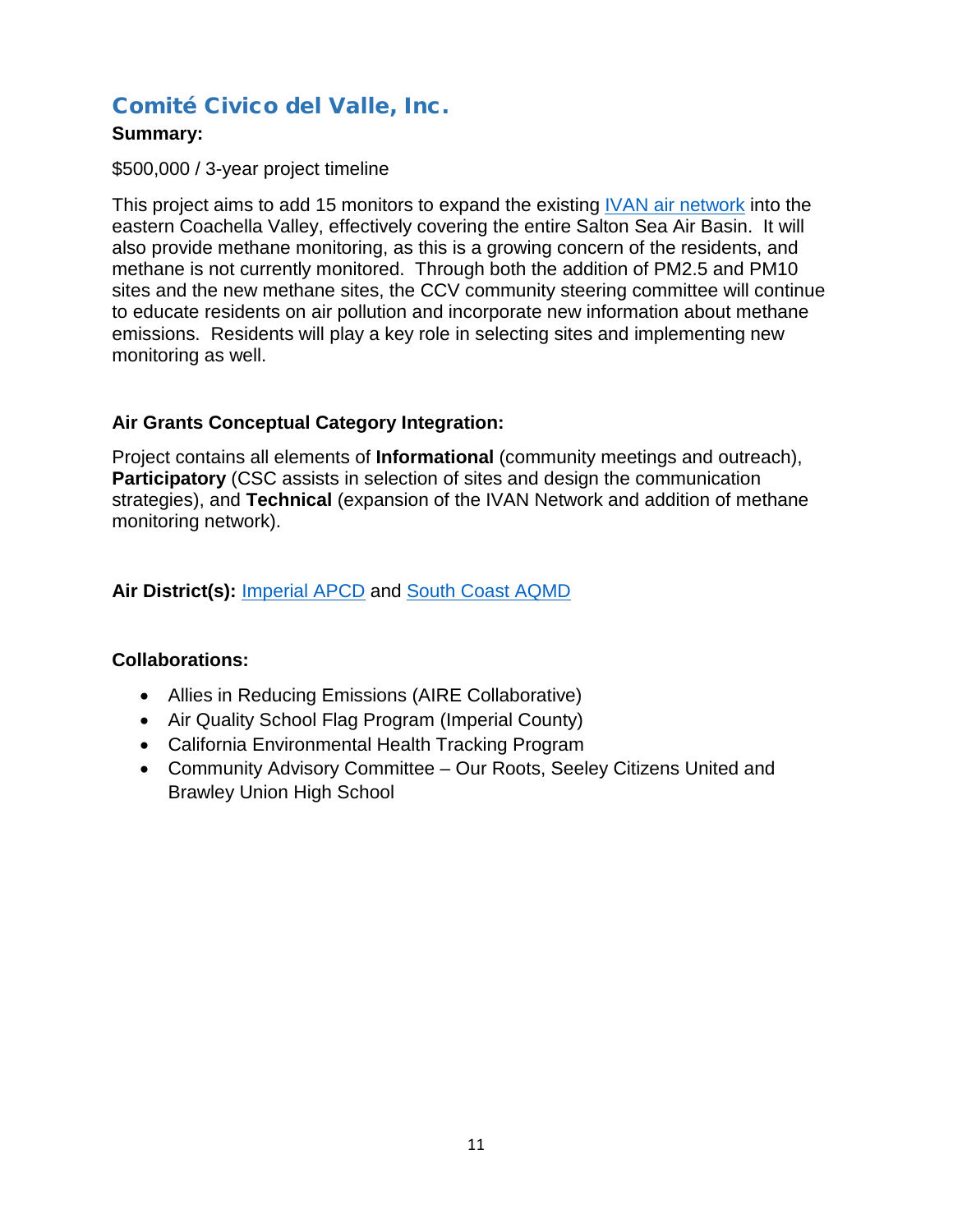## <span id="page-12-0"></span>Comité Pro Uno

#### **Summary:**

#### \$500,000 / 3-year proposed timeline

The project will identify and evaluate toxic pollutants and develop action plans for reducing local air pollution. Focused in Maywood, the project will begin with Heliotrope Elementary School, which is close to industrial facilities (including chrome plating) and the I-710 freeway. The project involves monitoring for PM2.5, but also focuses on toxic metals (particularly hexavalent chromium, among others) and diesel PM. The project will directly engage the community in air monitoring to bolster local capacity, allowing community members to volunteer to host and maintain a monitor. Finally, the project aims to develop a mitigation action plan from the results of both the monitoring and community engagement. Key to this project is the monitoring and continual feedback from residents to find mitigation measures together with local government.

#### **Air Grants Conceptual Category Integration:**

Project contains elements of **Informational** (regularly scheduled neighborhood meetings to educate, engage and solicitation for volunteers), **Participatory** (community planning, groundtruthing, and maintenance of the monitors), and **Technical** (monitoring and analysis to relay back to the informational and participatory categories, leading to emissions reductions).

**Sub-Grantee(s):** Comité Pro Uno (Coalition for Clean Air is grantee)

**Air District(s):** [South Coast AQMD](http://www.aqmd.gov/)

- Los Angeles Unified School District
- Sonoma Technologies, Inc.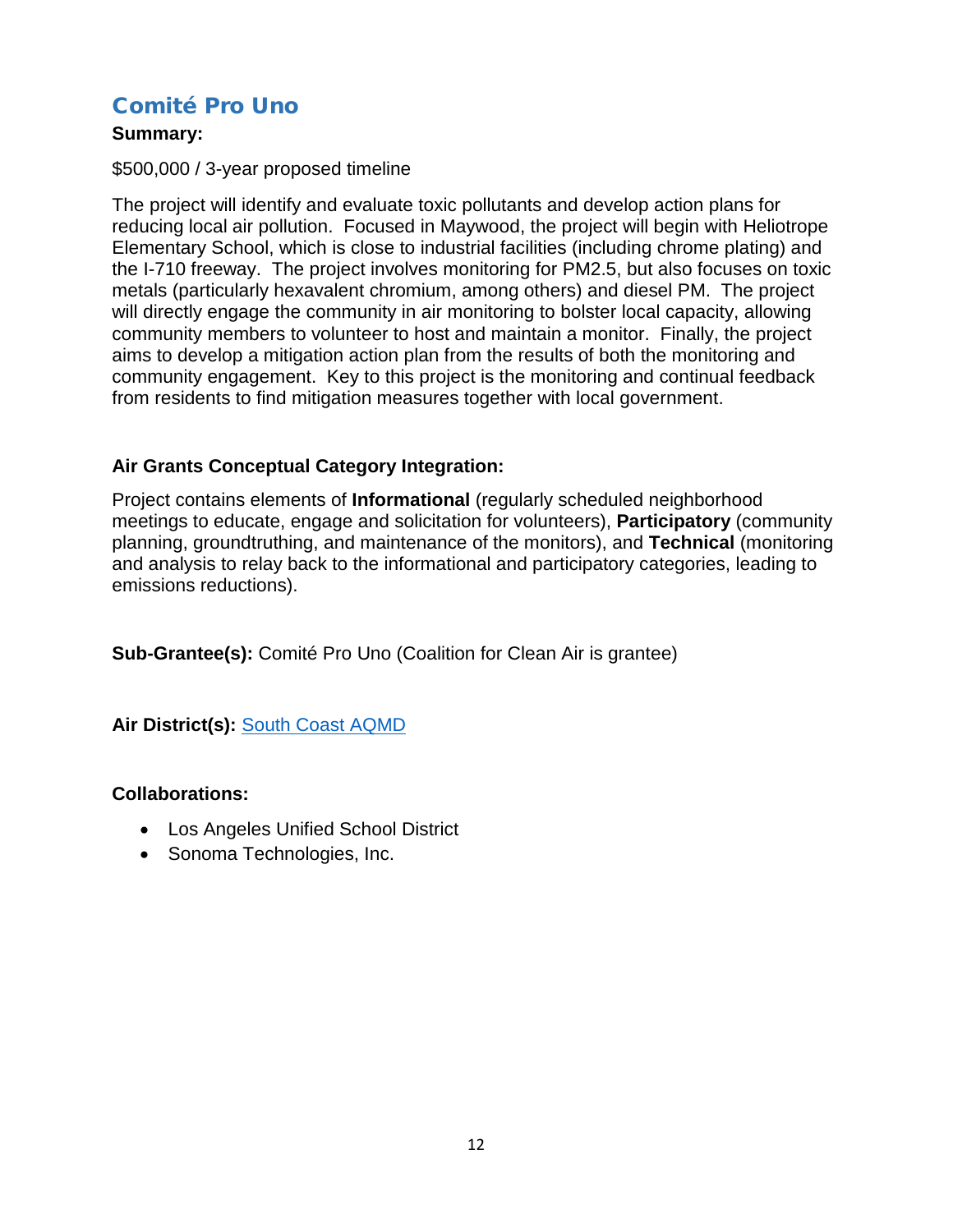## <span id="page-13-0"></span>Communities for a Better Environment (CBE)

#### **Summary:**

#### \$97,857 / 2-year proposed timeline

Project will be implemented in both the Bay Area as well as Los Angeles. The project will increase awareness of community air toxics issues and support engagement with residents of southeast Los Angeles County, Wilmington, Richmond, and Rodeo. The project also aims to increase leadership skills and the capacity of residents in these communities to participate in governmental decision-making processes more effectively. CBE will develop written technical and community comments to submit to the state, SCAQMD, BAAQMD, and potentially to additional government entities (cities or counties) on emissions reductions, pollution prevention measures, and health standards to substantially reduce cumulative impacts of mobile sources, oil drilling, oil refining, and other local stationary sources in these communities. The project will involve participation in environmental justice coalitions and sharing information on AB 617 development and implementation.

#### **Air Grants Conceptual Category Integration:**

Project contains the **Participatory** (increasing awareness of AB 617, providing public comment to CARB) element.

**Air District(s):** [Bay Area AQMD](http://www.baaqmd.gov/) and [South Coast AQMD](http://www.aqmd.gov/)

#### **Collaborations:**

• California Environmental Justice Alliance (CEJA)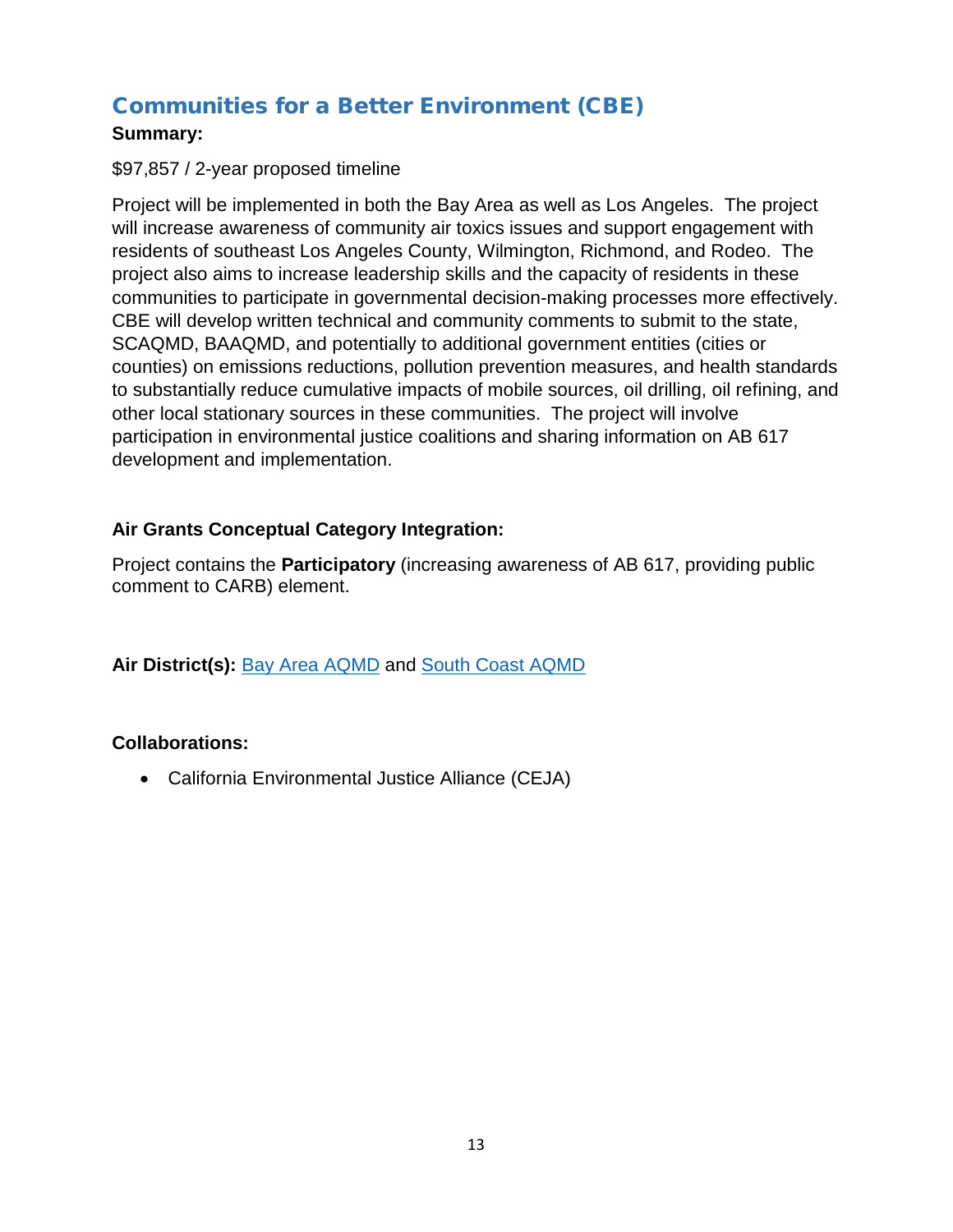## <span id="page-14-0"></span>Community Focus (a project of the Tides Center)

#### **Summary:**

#### \$229,698 / 2-year proposed timeline

The project location is in Pittsburg, California. The *Youth Uniting Communities for Clean Air (YUCCA)* project is intended to support environmental education, air quality measurement, and community engagement. YUCCA combines [Kids Making Sense](https://kidsmakingsense.org/) (KMS) environmental education program with community engagement geared toward reducing PM exposure. The project will encompass hands-on education, data collection and analysis, and student engagement with the community and civic leaders. The program will be implemented at Pittsburg middle schools and high schools. The project deepens the KMS program by educating students and the community about air pollution sources and by hosting a Clean Air Science Fair featuring student projects. The student projects will consist of data collection with low-cost sensors (PurpleAir Sensors), weather stations, and KMS AirBeams, and help inform community emission reduction strategies.

#### **Air Grants Conceptual Category Integration:**

Project contains elements of **Informational** (teacher training, Clean Air Science Fair), **Participatory** (community needs assessment, develop and implement projects to reduce emissions), and **Technical** (student air monitoring and data interpretation).

**Air District(s):** [Bay Area AQMD](http://www.baaqmd.gov/)

**Collaborations:** Sonoma Technology, Inc.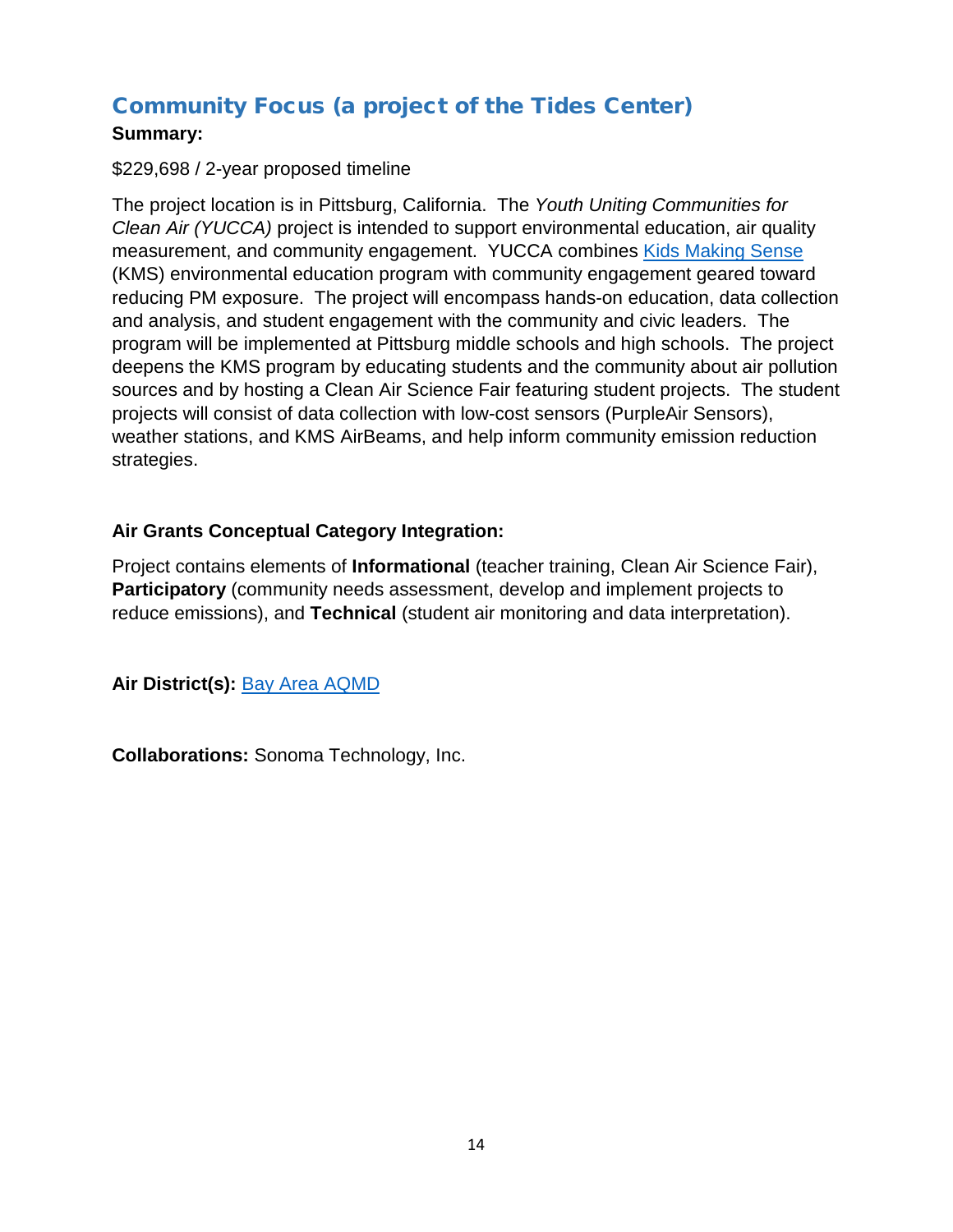## <span id="page-15-0"></span>El Pueblo Para el Aire y Agua Limpia

#### **Summary:**

#### \$150,000 / 2-year proposed timeline

The project location is Kettleman City. The project aims to foster public participation to improve air quality and community health, by increasing public awareness and understanding of community air quality issues, supporting public participation in decision-making processes, improving collaboration among advocacy groups, assessing community needs, and providing education on how residents can effectively participate in the implementation process. The project has four main components: 1) community-wide outreach and education including an annual health fair; 2) creating the Community Health and Environmental Justice Leadership Academy, a 12-week academy to be held twice annually to train ten community residents, including youth, on leadership development; 3) partnership and coalition-building, including community member travel to AB 617 meetings and workshops; and 4) data gathering which includes a pilot community PM air monitoring network using three Dylos monitors. Upon completion of the project, the community will have a better understanding of the AB 617 process and air-related issues, be equipped to engage with agencies more effectively, and have more tools to engage in the development of emission reduction strategies.

#### **Air Grants Conceptual Category Integration:**

Project contains elements of **Informational** (logistical support /travel for community members; surveys; community meetings; flyers) and **Participatory** (groundtruthing or community inventory exercises, community needs assessments, health study). Additionally, project will launch a pilot air-monitoring component, which is included in the **Technical** category.

**Sub-Grantee(s):** El Pueblo Para el Aire y Agua Limpia (Greenaction is grantee)

**Air District(s):** [San Joaquin Valley APCD](http://www.valleyair.org/Home.htm)

- Comité Civico del Valle
- California Environmental Health Tracking Program
- Central Valley Air Quality Coalition
- California Environmental Justice Coalition
- Academic partner for health survey/study (to be named)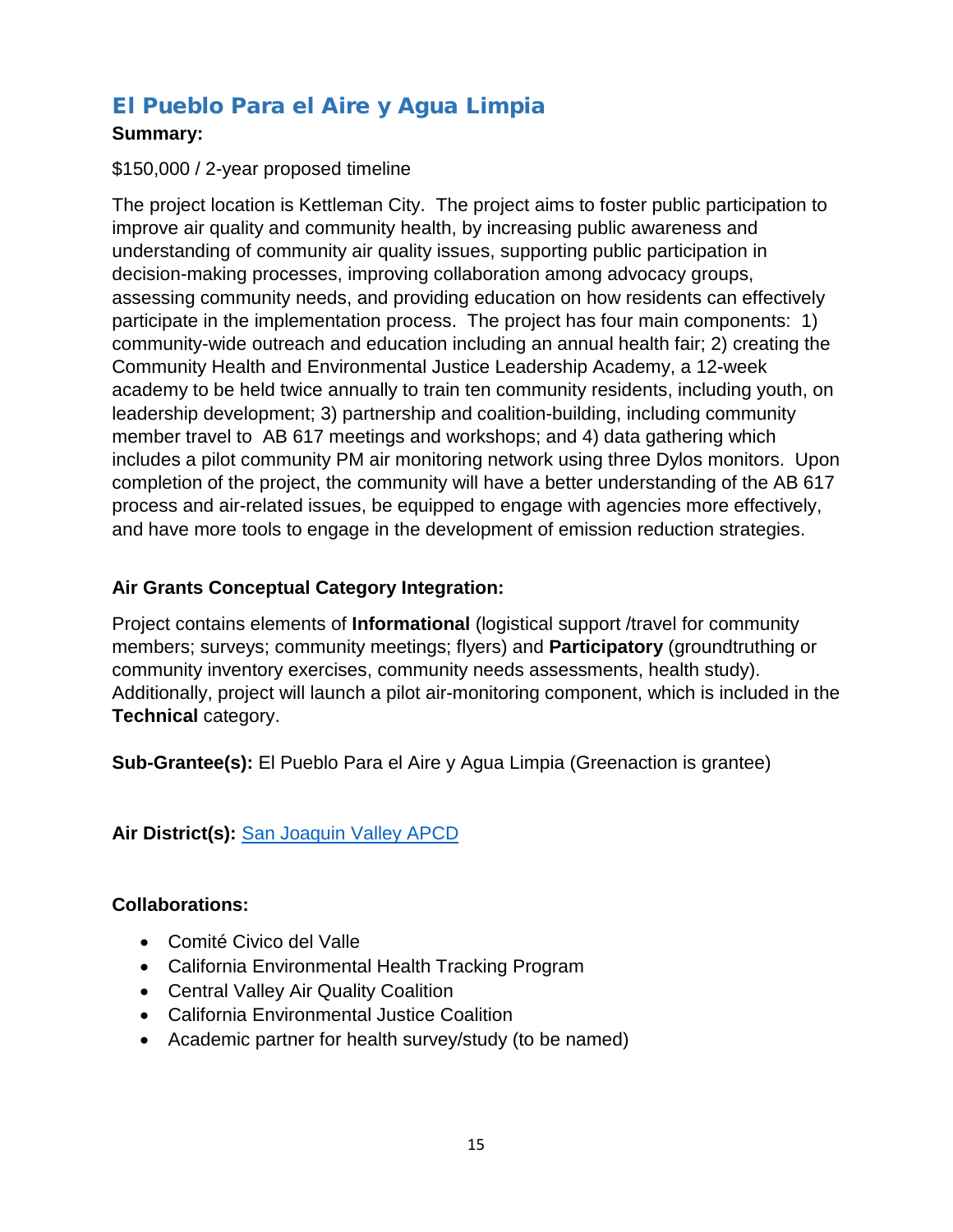## <span id="page-16-0"></span>Environmental Health Coalition (EHC)

#### **Summary:**

#### \$500,000 / 2-year proposed timeline

The project locations are San Diego city/county neighborhoods of City Heights, Sherman Heights, National City, and Barrio Logan. The project proposes to increase residents' understanding of air quality issues in their communities and resulting health risks, leadership development to engage residents in community advocacy on AB 617, and community-based research on local air quality and development of residentscientists. Primary mechanism for engaging residents will be through community action teams. The project provides for at least five community workshops for the public. EHC will also build a task force, the Healthy Air Network, across the focus communities for monitoring and emissions reductions education and actions. The project also includes the development of a curriculum for inclusion in EHC existing leadership program SALTA (Salud Ambiental Lideres Tomando Acción). Residents will be trained on data collection and will conduct groundtruthing. The project plans also includes installation of low-cost sensors (PurpleAir/AirBeam) at four area schools and additional monitors in Barrio Logan. San Diego Air Pollution Control District has agreed to partner for collocation of monitors and as a technical advisor.

#### **Air Grants Conceptual Category Integration:**

Project contains elements of **Informational** (community meetings; flyers; popular education models to support advocacy) and **Participatory** (community steering committee, groundtruthing) and **Technical** (community air monitoring).

**Sub-Grantee(s):** Barrio Logan College Institute

**Air District(s):** [San Diego](https://www.sdapcd.org/) APCD

- California Environmental Justice Alliance (CEJA)
- Perkins Elementary School
- Kimball Elementary School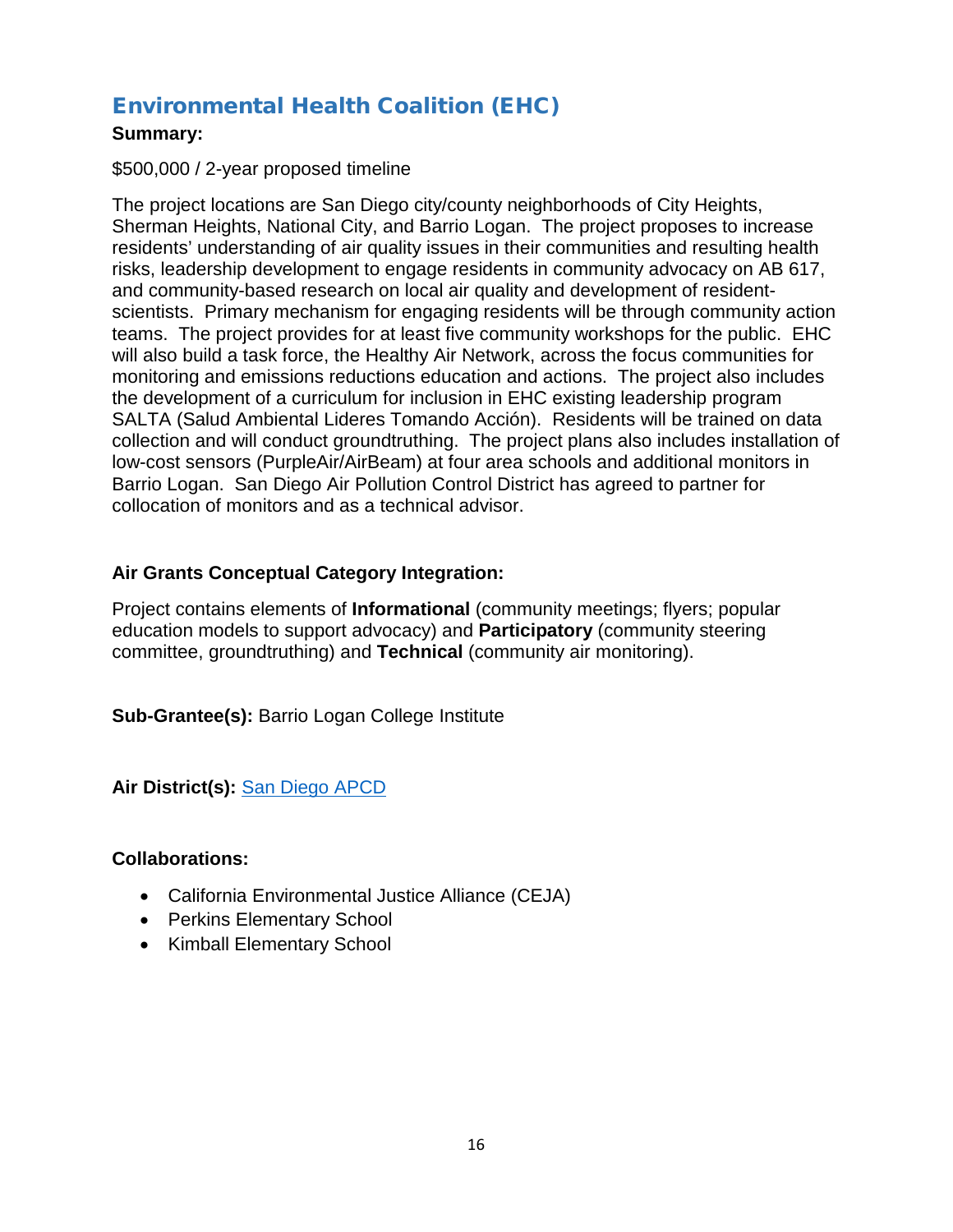## <span id="page-17-0"></span>Fresno Metro Ministry

#### **Summary:**

#### \$150,000 / 1-year proposed timeline

The project location is off of the southern 1.5 miles of Blackstone Avenue, in the two communities surrounding Heaton and Susan B. Anthony Elementary Schools. Known as the Fresno Kids for Clean Air project, the project will focus on community engagement on air quality and local air emissions. The project will form a community steering committee, which will prepare an initial neighborhood air quality profile. The steering committee will implement public education in target neighborhoods, conduct community workshop in conjunction with a neighborhood needs assessment, and in turn refine the neighborhood air quality profile. Ultimately, they will produce a Fresno Kids for Clean Air Roadmap (action plan). This project is unique in that it engages children, and their parents at the same time by focusing on the schools and the neighborhoods in which the children actually live. Not only will the program educate community members, it will empower them to be active partners and advocate for their air quality. The project aims to provide a structured and replicable process for conducting culturally-relevant community engagement activities, assisting other disadvantaged communities throughout the state.

#### **Air Grants Conceptual Category Integration:**

Project contains elements of both **Informational** (community meetings, flyers, popular education models to support advocacy) and **Participatory** (hiring consultants for TA, groundtruthing, community charrettes, community surveys).

#### **Air District(s):** [San Joaquin Valley APCD](http://www.valleyair.org/Home.htm)

- Fresno Unified School District
- Fresno City College
- Fresno County Department of Public Health
- Central California Environmental Justice Network
- City of Fresno
- Fresno Council of Governments
- Fresno housing Authority
- Centro la Familia
- Centro Binacional para el Desarrollo Indígena Oaxaqueño
- Cultiva La Salud
- San Joaquin Valley Environmental Justice Collaborative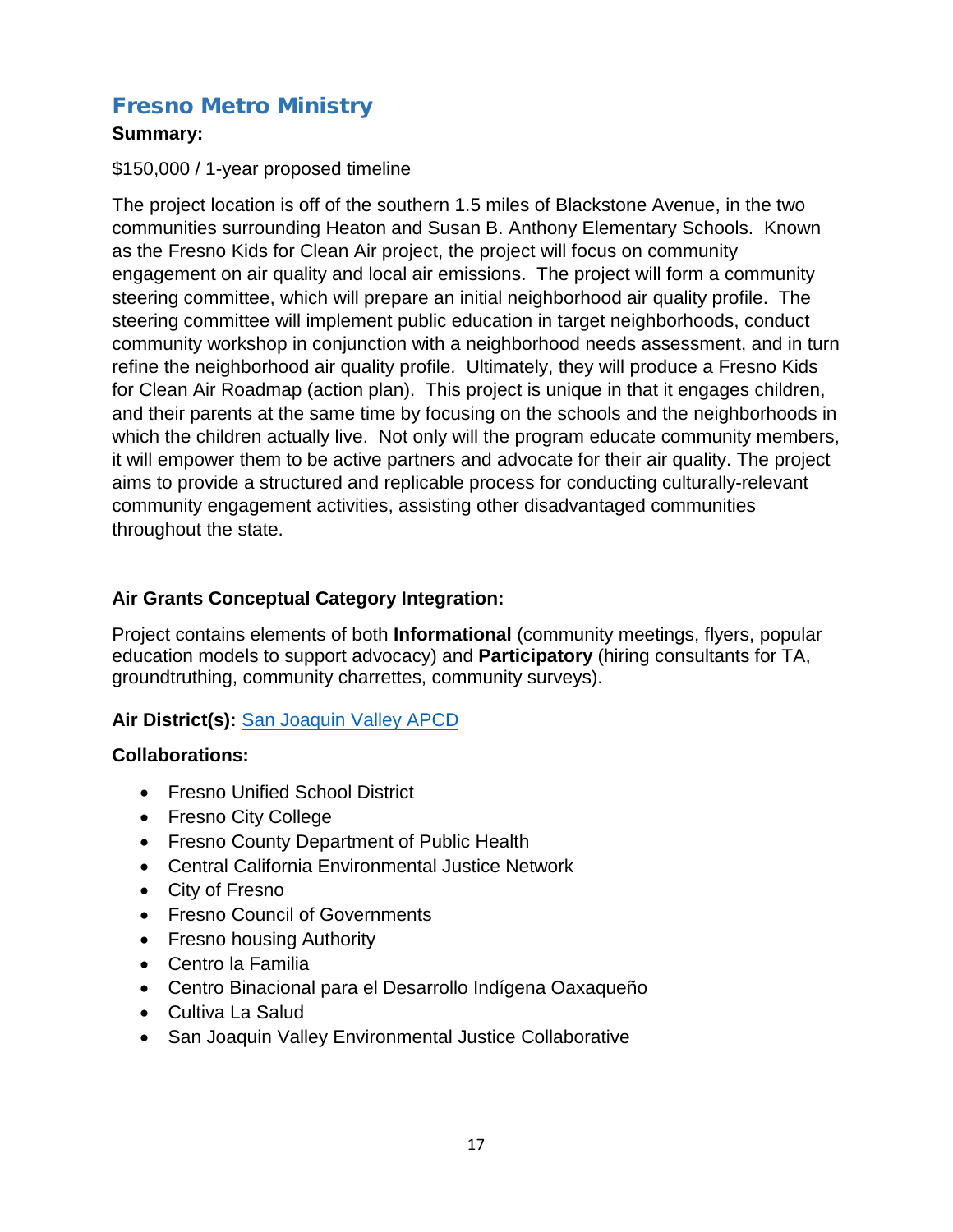## <span id="page-18-0"></span>Greenaction for Health and Environmental Justice

#### **Summary:**

#### \$500,000 / 3-year project timeline

Located in Bayview Hunters Point (BVHP), Greenaction's project will support this disproportionately impacted community in San Francisco. This project will provide technical assistance and capacity-building necessary for local residents to become active partners with government to help identify, evaluate, and reduce air pollution and exposure to harmful emissions. Through the establishment of a community PM air monitoring program, with data integrated into the BVHP Environmental Justice Response Network/IVAN website, and along with community engagement and advocacy, Greenaction will work with CARB and the air district to identify and lower air pollution emissions in BVHP.

#### **Air Grants Conceptual Category Integration:**

The project contains all conceptual elements, including **Informational** (community advisory group, multilingual fact sheets and ongoing community education outreach), and **Participatory** (community advisory group, Bayview Hunters Point Youth Environmental Justice Air Quality Leadership Academy, trainings provided by California Health Tracking Program and Comité Civico, Civic engagement with BAAQMD and CARB on AB 617 implementation and air quality) and **Technical** (BVHP Environmental Justice Response Task Force/IVAN, community air monitoring, air quality data analysis, pollution mapping and health information).

#### **Air District(s):** [Bay Area](http://www.baaqmd.gov/) AQMD

- Comité Civico del Valle
- California Environmental Health Tracking Program
- Bayview Hunters Point Community Advocates
- Literacy for Environmental Justice
- Bayview Hill Neighborhood Association
- Bayview Hunters Point Mothers & Fathers Committee for Health and Environmental Justice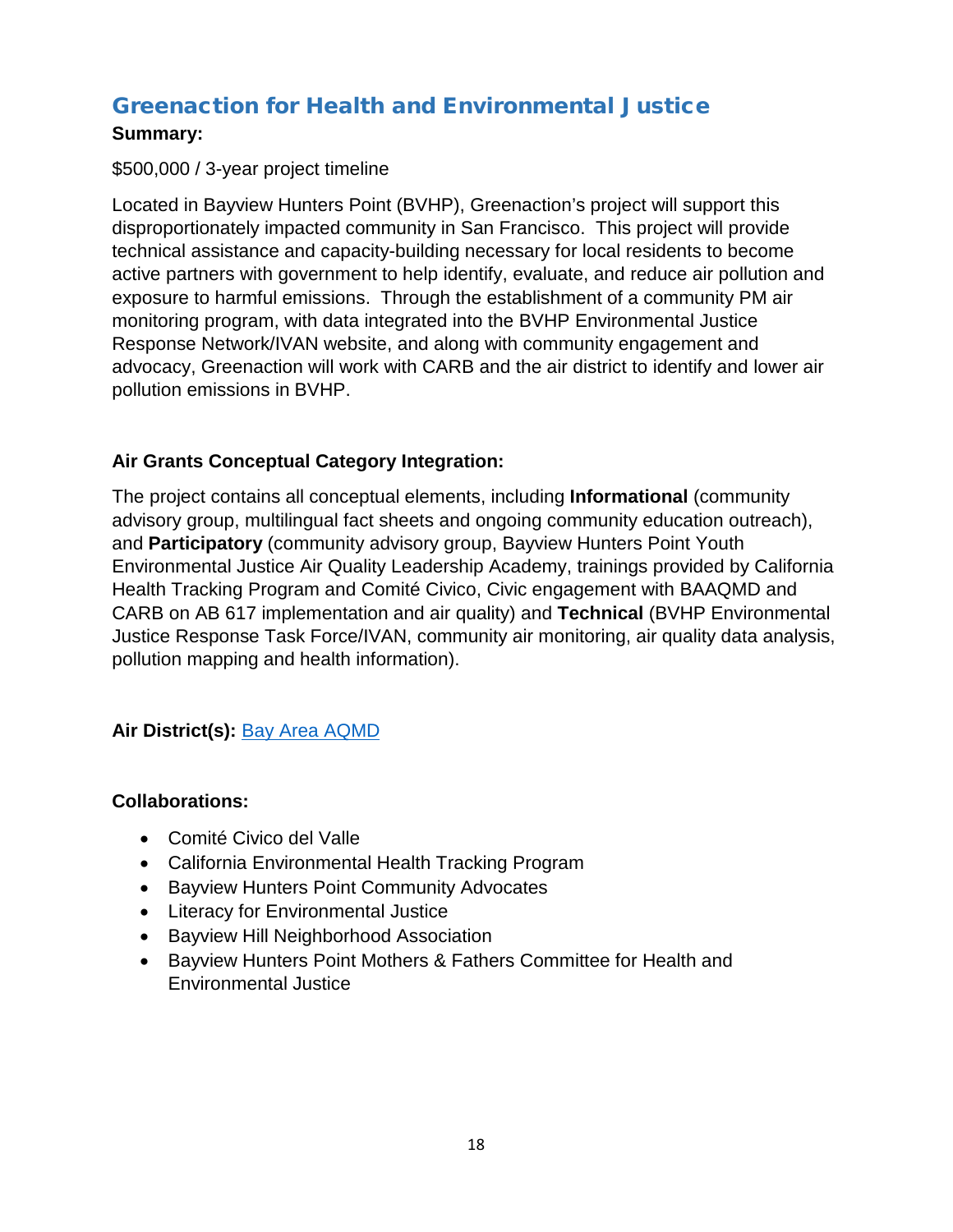### <span id="page-19-0"></span>Groundwork Richmond, Inc.

#### **Summary:**

#### \$499,006 / 3-year proposed timeline

The project location is Richmond, specifically in its parks and public facilities. The project will focus on air monitoring in parks near the intersection of the Interstates 80 and 580 (Eastshore, Miraflores, State Court, JFK, MLK, Boorman, et al.) and along the Richmond Greenway Trail, traversing the Iron Triangle, Coronado, Santa Fe, Richmore/Metro Square, Pullman and Park Plaza neighborhoods. The project will collect air quality data in disadvantaged communities to fill data gaps in existing air monitoring networks. The collection of air quality data will be through a communitybased workforce development program that will engage residents who want to learn more about air quality. The project will create education and training programs. The project will also create an easily accessible data-reporting portal along with a smart phone app that will provide residents and commuters with real-time air quality data. The project will deploy 50 remote monitors across currently unmonitored city parks, conduct 70 high-volume-sampling measurements for toxic metals speciation and provide relevant project-based learning opportunities for high school and college-age youth. Using Clarity Movement sensor nodes, monitoring emphasis will be on PM10, PM2.5 and toxic metals. Groundwork Richmond will deploy a spatially and temporally dense air monitoring sensor network and render a high-resolution air quality model (SIRANE).

#### **Air Grants Conceptual Category Integration:**

Project contains elements of **Informational** (community and web-based outreach), **Participatory** (train residents to collect air quality data and use air quality app), and **Technical** (air monitoring network).

#### **Air District(s):** [Bay Area AQMD](http://www.baaqmd.gov/)

- City of Richmond
- Ramboll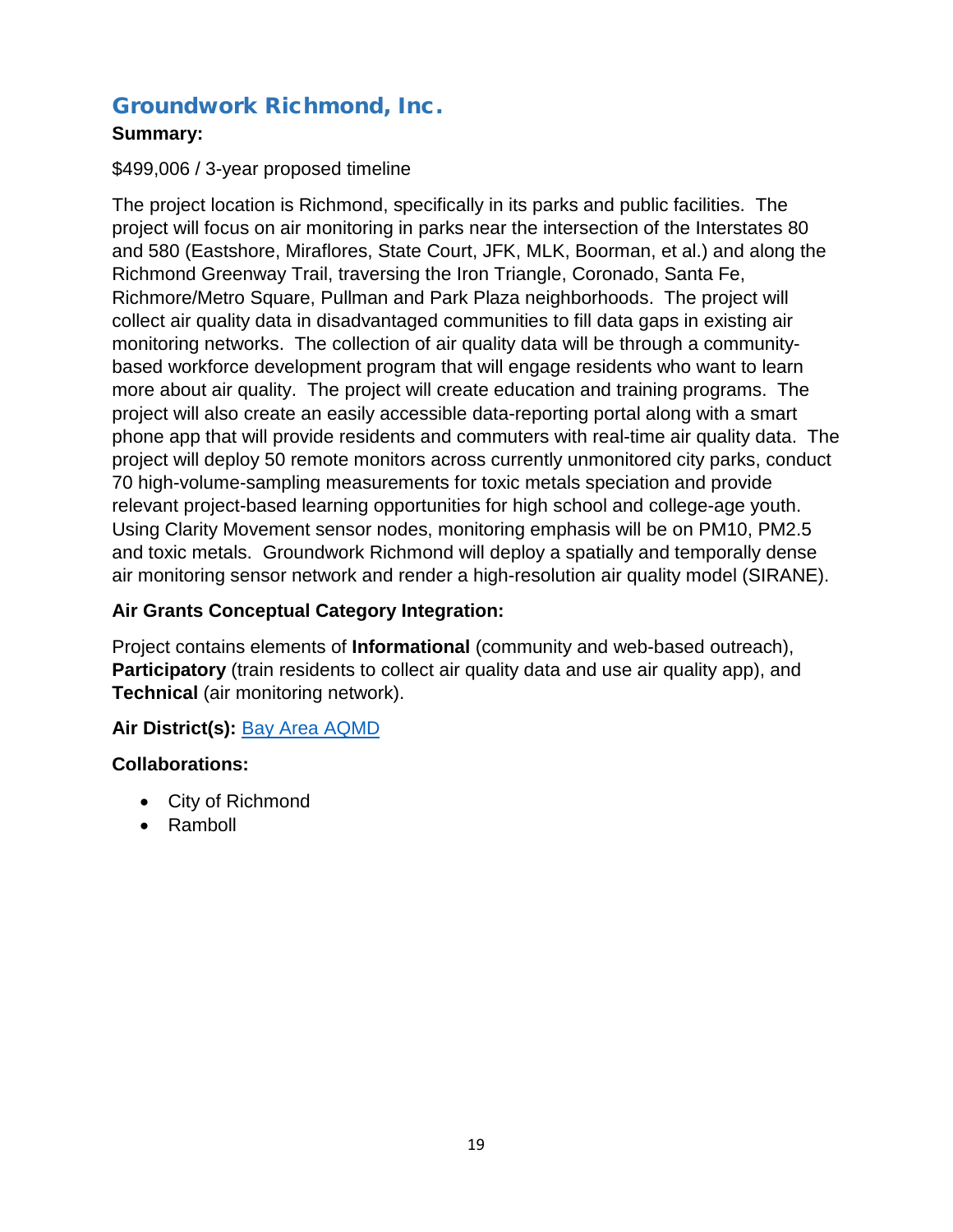## <span id="page-20-0"></span>Leadership Counsel for Justice and Accountability (a project of the Tides Center)

#### **Summary:**

#### \$150,000 / 2-year proposed timeline

Project location is in the San Joaquin Valley and the Eastern Coachella Valley. The project will engage multiple communities such as the unincorporated Merced County community of Delhi, South Merced, southwest Fresno and other communities to ensure effective community engagement and the incorporation of community priorities in response to AB 617. The project will focus on increasing participation of underrepresented and over-burdened communities in implementation, including data gathering, data analysis, and air monitoring. The project will improve access to community-owned air quality data through community capacity building. Through advocacy, the project will ensure strong monitoring and emissions reduction plans, and sound local land use and transportation planning practices. Community outreach will be conducted through phone and in-person contact through door-to-door outreach, regular community meetings and creating educational materials. The project also calls for gathering and analyzing data from various monitoring systems to develop strong regulatory, enforcement and incentive mechanisms for adoption in the statewide community reduction strategy.

#### **Air Grants Conceptual Category Integration:**

Project contains elements of **Informational** (community outreach, hosting community meetings, create and provide educational materials), and **Participatory** (ensure information is accessible and participation in government workshops and hearings).

**Air District(s):** [San Joaquin](http://www.valleyair.org/Home.htm) APCD

**Collaborations:** Asian Pacific Environmental Network (APEN)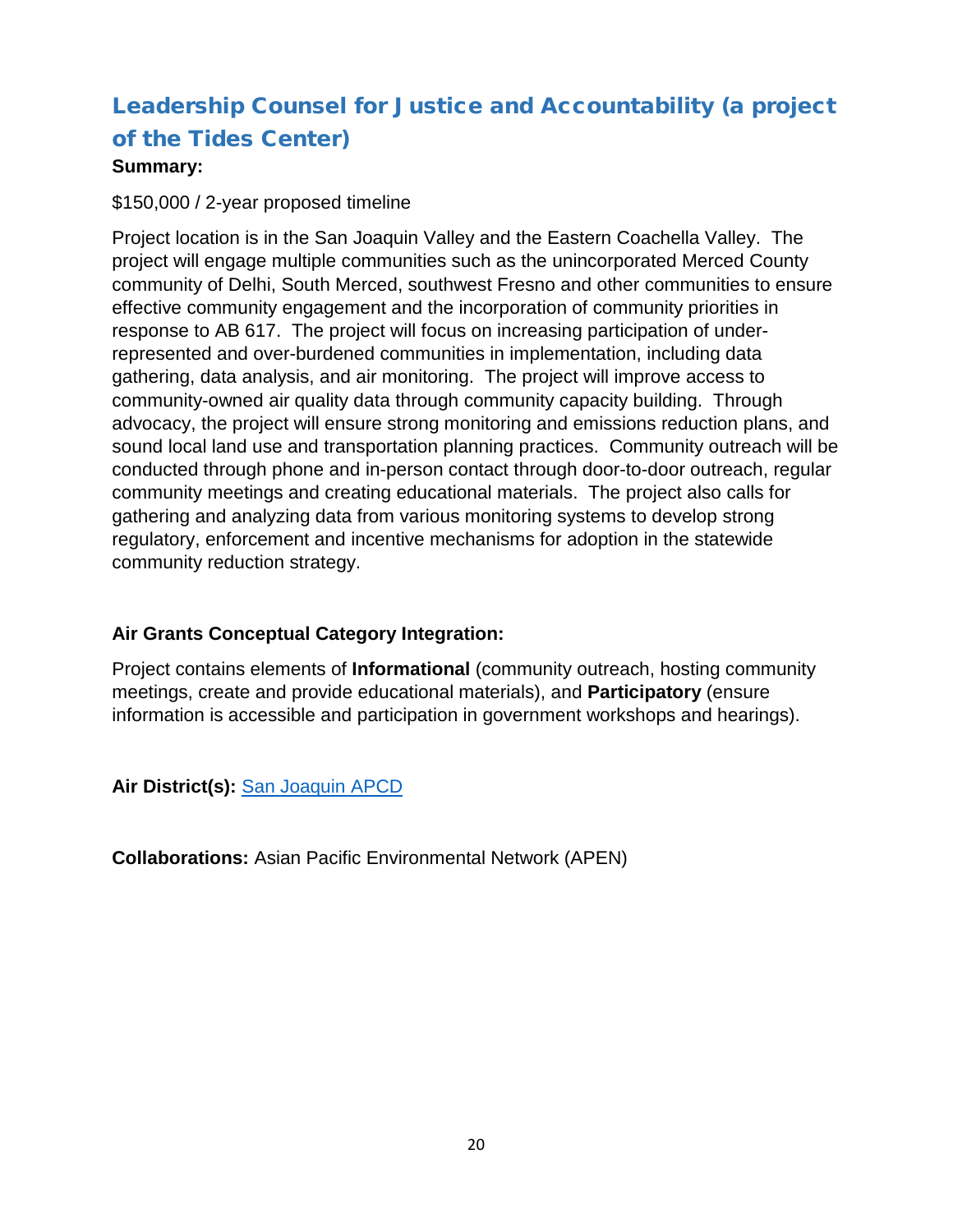## <span id="page-21-0"></span>Legacy LA Youth Development Corporation

#### **Summary:**

#### \$387,189 / 15-month proposed timeline

The project location is the Ramona Gardens public housing development in the Boyle Heights neighborhood of Los Angeles. The project involves the development of air pollution reduction measures to be integrated into the Proposed Natural Park at Ramona Gardens to improve air quality, reduce community exposure to criteria air pollutants and improve public health. The project will also facilitate the development of community partnerships and collaborations. The project will compile publicly available data on public health impacts from air pollution sources and develop informational materials with graphics, engage residents concerning long-term public health impacts of air pollution exposure and develop air pollution reduction measures for the [Proposed](http://gsp.conservationsolutions.org/natural_park_ramona_gardens/)  [Natural Park at Ramona Gardens.](http://gsp.conservationsolutions.org/natural_park_ramona_gardens/) The qualitative review of air pollution and greenhouse gas impacts of air pollution reduction measures for the Natural Park at Ramona Gardens will provide the foundation for preparation of a technical report. The project involves building a coalition of stakeholders and partnerships, facilitation of community interaction with government agencies, and written action plans integrating the technical report and community member recommendations.

#### **Air Grants Conceptual Category Integration:**

Project contains elements of **Informational** (development of plain English informational materials translated into Spanish), **Participatory** (development of air pollution reduction measures/community-focused actions), and **Technical** (collecting and analyzing air quality data).

#### **Air District(s):** [South Coast AQMD](http://www.aqmd.gov/)

- Ramona Gardens Residents Advisory Council
- Community Conservation Solutions
- VS2 Consulting, Inc.
- Land IQ Soil & Native Habitat Restoration
- WSP Air Quality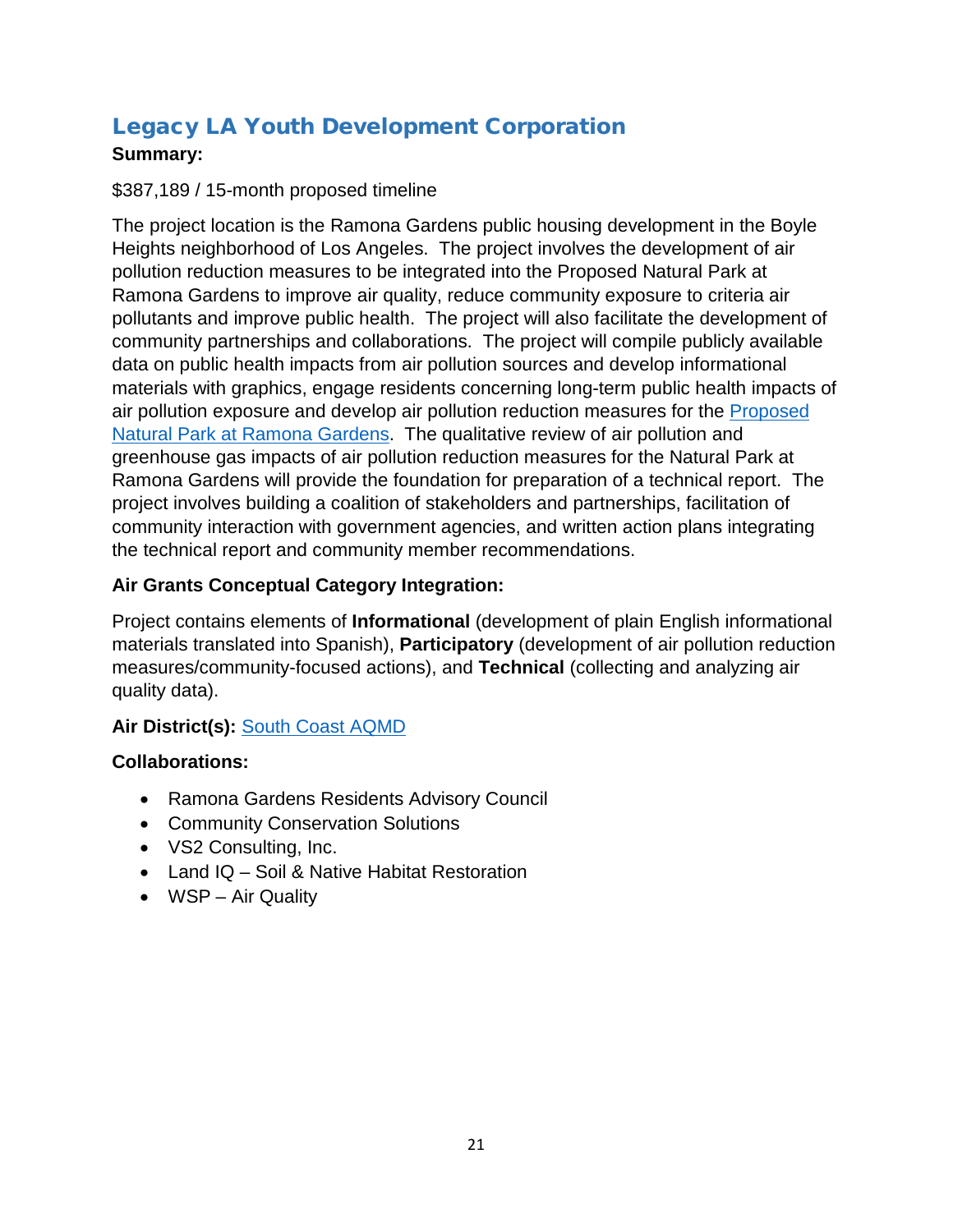## <span id="page-22-0"></span>Madera Coalition for Community Justice

#### **Summary:**

#### \$23,189 / 1-year proposed timeline

The project location is in the Madera County communities of Madera, Fairmead, La Vina, Parkwood, and Parksdale. The project will involve recruiting and training a cohort of 10 to12 youth leaders who will gain the knowledge, skills, and resources to provide education and outreach on air quality generally and AB 617 specifically to student peers, parents and community members, and identify ways for them to address these issues in their personal lives and at local and regional levels. The project activities will be designed, planned and implemented by youth, with the support and guidance from collaborators. The community education and outreach will include presentations to three (minimum) schools, five parent groups and two community groups, dissemination of info-letter/update flyer or newsletter, letters to the editor and guest columns in local newspapers, creation of a website and speaking on a Spanish radio show.

#### **Air Grants Conceptual Category Integration:**

Project contains elements of both **Informational** (targeting community education and outreach efforts for Madera residents) and **Participatory** (support collaborative partners in their advocacy efforts engaging with CARB).

#### **Air District(s):** [San Joaquin APCD](http://www.valleyair.org/Home.htm)

- Central California Environmental Justice Network (CCEJN)
- Central California Asthma Collaborative (CCAC)
- Central Valley Air Quality Coalition (CVAQ)
- Leadership Counsel for Justice and Accountability
- California Rural Legal Assistance (CRLA)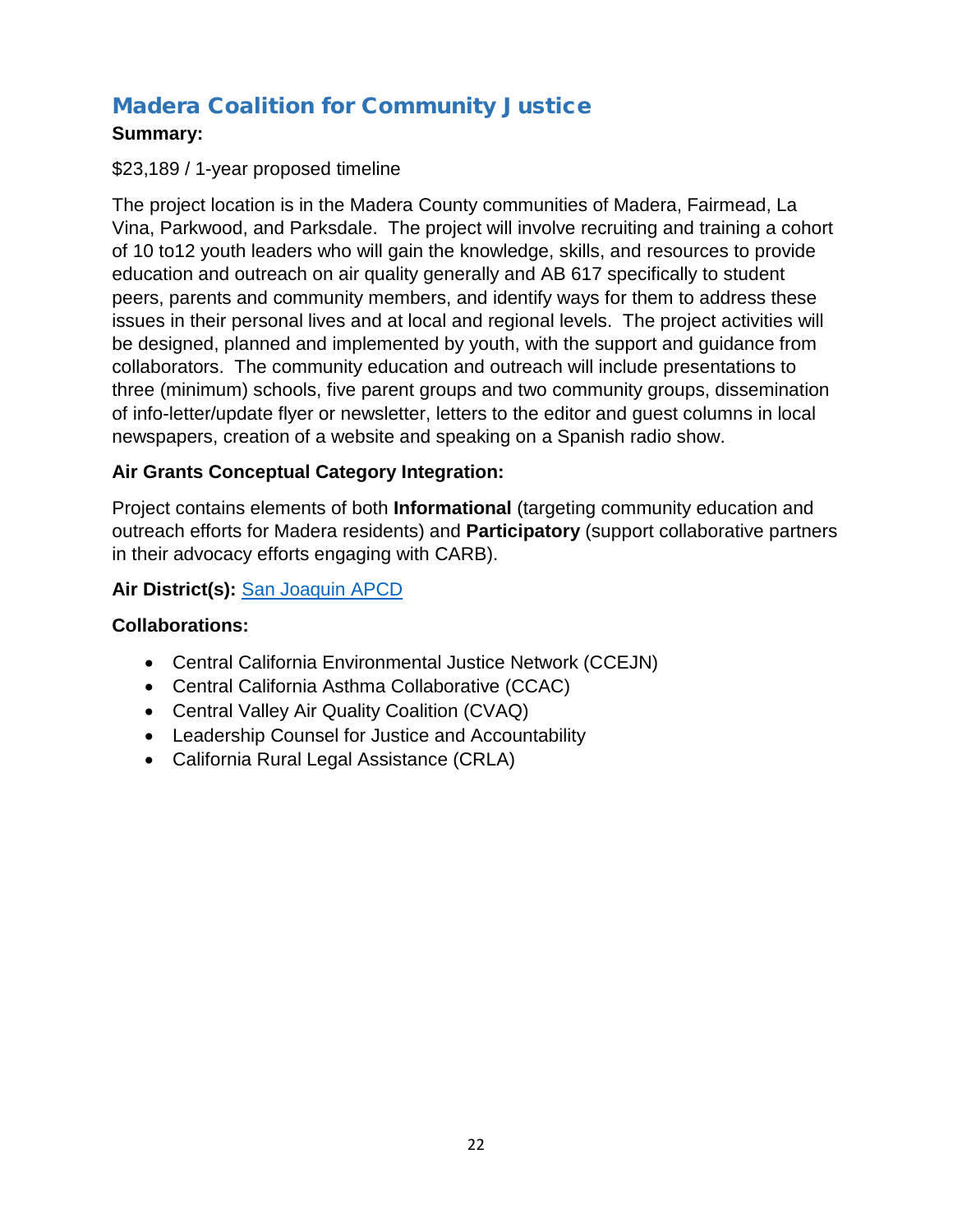## <span id="page-23-0"></span>Pala Band of Mission Indians

#### **Summary:**

#### \$281,189 / 2.5-year proposed timeline

The proposed project, *Southern California Tribal Community Air Monitoring Project,* is located on the Pala Reservation (north San Diego County). The project proposes to launch a community-scale air quality monitoring network to expand current monitoring at the Pala Reservation, leverage resources and expertise of the Pala Tribe and build a collaborative that includes other tribes that may be able to host a monitor and do not otherwise have access to real-time air quality data for their area. Specifically, the project will deploy six low-cost air quality sensors (Alphasense) to monitor for  $NO<sub>2</sub>$ ,  $O<sub>3</sub>$ , PM2.5, and PM10 at the reservation, or at neighboring tribal reservations, in collaboration with those tribes. Data will be transmitted through a cellular network and displayed on a website accessible to tribal community members. The project also plans the co-location of one monitor at a CARB monitoring station for calibration and QA/QC purposes.

#### **Air Grants Conceptual Category Integration:**

Project contains elements of **Informational** (community meetings to educate tribal members on results from monitoring network, tribal to tribal coalition building/outreach) and **Participatory** (hiring consultants for technical assistance), and **Technical** (community air monitoring).

**Air District(s):** [San Diego APCD](https://www.sdapcd.org/)

**Collaborations:** Blue Tomorrow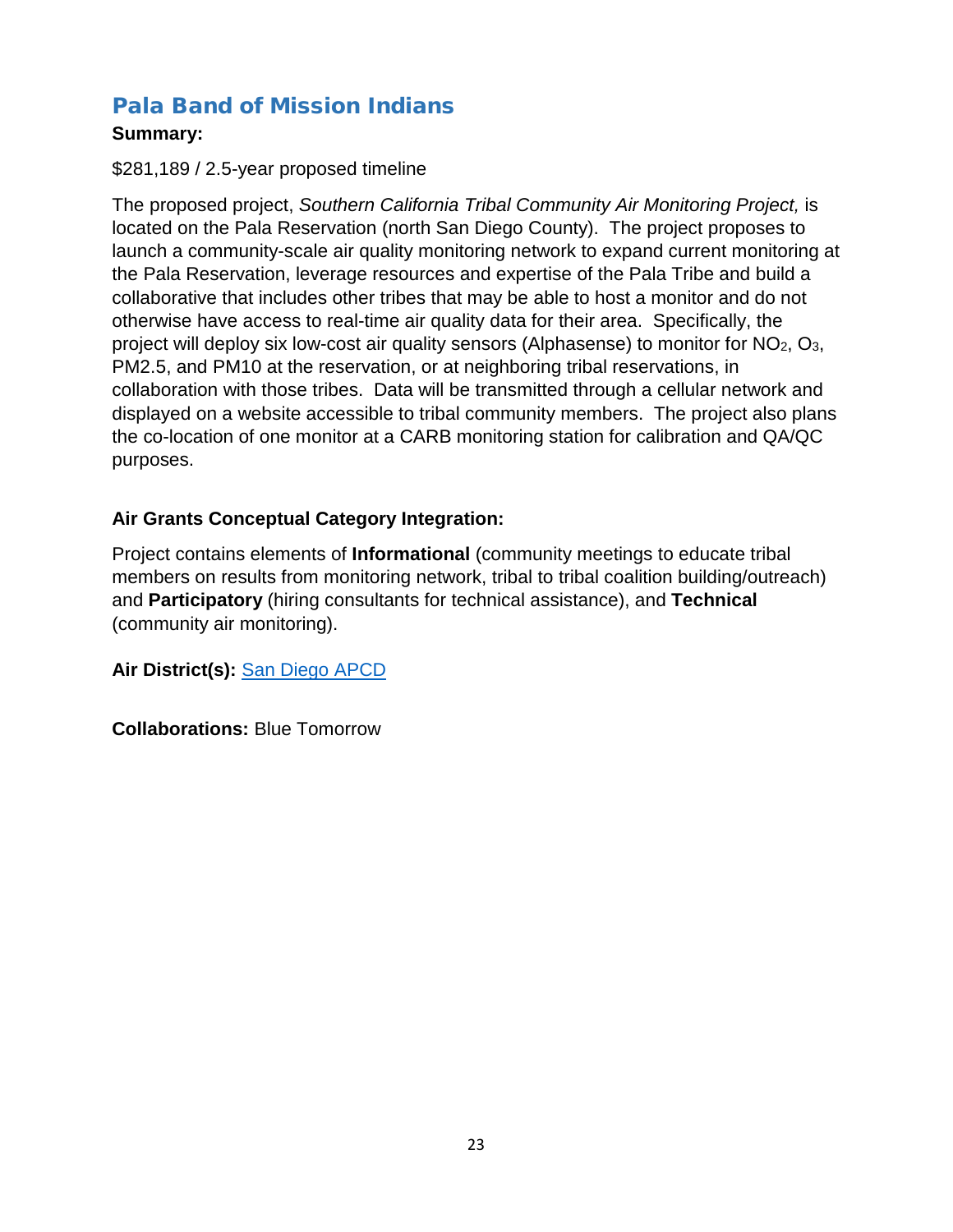## <span id="page-24-0"></span>Physicians for Social Responsibility – Los Angeles

#### **Summary:**

#### \$500,000 / 1.5-year proposed timeline

Titled *The South Central Los Angeles Air Quality Project*, this project is located in south and southeast Los Angeles. Emissions sources in the area include auto-body shops and oil and gas facilities. The Project aims to: 1) strengthen the knowledge and capacity of residents to identify the sources and character of air pollution in the community; 2) facilitate stakeholder engagement in policy processes in order to address sources of emissions and improve air quality; and 3) identify and advance preliminary strategies to influence Community Emissions Reduction Programs. The project includes community education and technical training, data visualization, data analysis and reporting, facilitating community-regulatory participation and assessment of best available emissions control technology and monitoring options. The project aims to cultivate at least 40 community leaders through an "Air Quality Academy," focusing on air quality, health impacts, and environmental impacts. The project includes community air sampling at volunteer residences, it also incorporates groundtruthing to identify previously unidentified sources of pollution in community and creates a community violation reporting system in the southeast LA community. A working group will be established to monitor the reporting system.

#### **Air Grants Conceptual Category Integration:**

Project contains elements of **Informational** (community meetings; educational materials) and **Participatory** (groundtruthing, hiring consultants for TA) and **Technical** (community air monitoring).

**Sub-Grantee(s):** SCOPE (Strategic Concepts in Organizing and Policy Education) and Community Health Councils

**Air District(s):** [South Coast AQMD](http://www.aqmd.gov/)

- University of Southern California
- UCLA
- Occidental College
- LA Works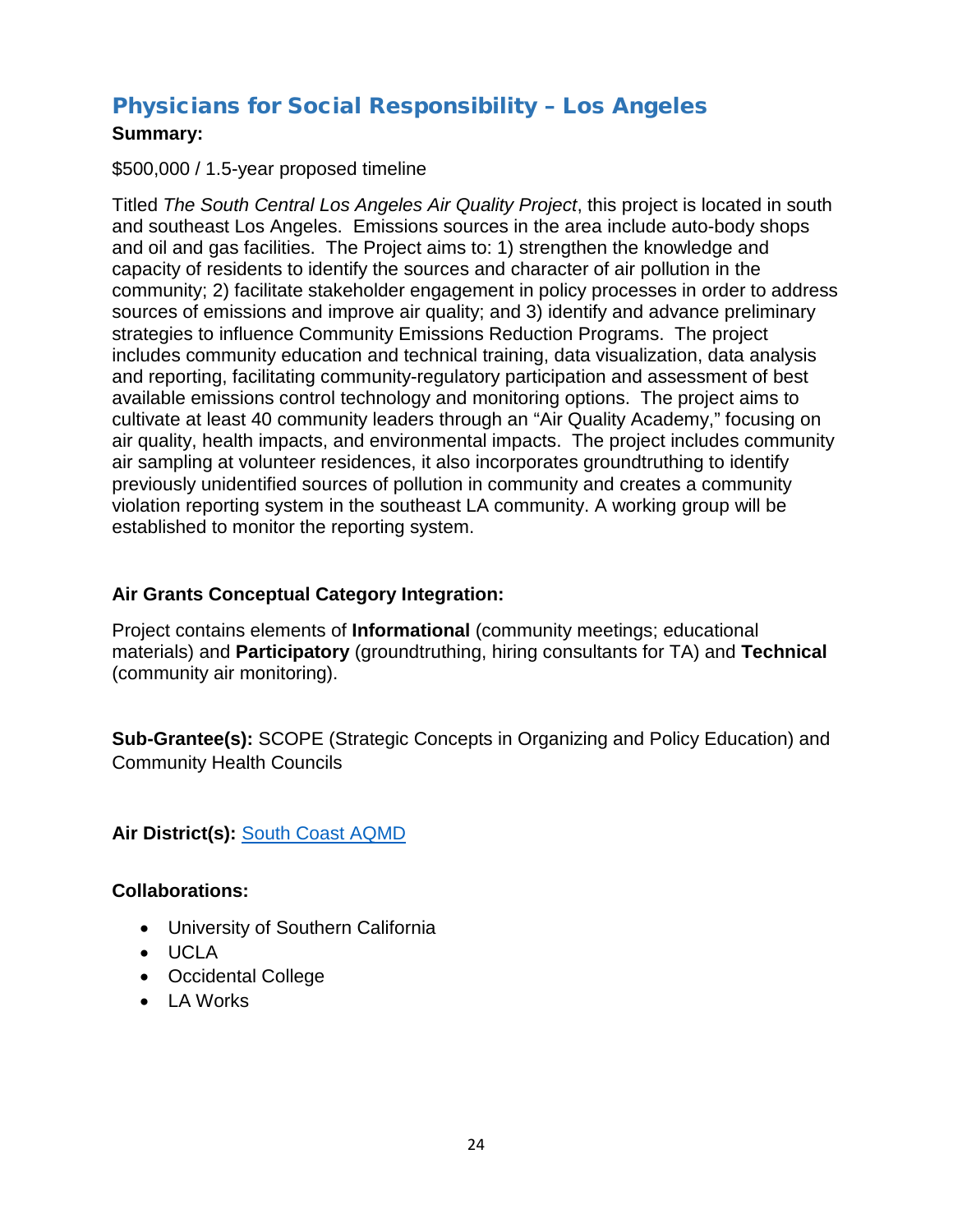## <span id="page-25-0"></span>Physicians, Scientists, and Engineers for Healthy Energy **Summary:**

#### \$500,000 / 3-year proposed timeline

The project is located in Richmond, North Richmond, and San Pablo just northeast of the Chevron refinery. The project involves a longitudinal air monitoring study for at least two years, including data analysis. The project proponents will purchase 52 sensors units (likely the Aeroqual AQYI model with  $O_3$ ,  $NO_2$ , PM2.5, PM10, temperature, humidity, and added VOC sensors). They will host community meetings jointly with the Asian Pacific Environmental Network to discuss siting of the air monitors and well as to raise public awareness of the relationship between air quality and human health and to increase community engagement in CARB policy conversations.

#### **Air Grants Conceptual Category Integration:**

Project contains elements of **Participatory** (community involvement and participation in the monitor siting and installation), and **Technical** (hands-on involvement in data collection and visualization).

#### **Air District(s):** [Bay Area AQMD](http://www.baaqmd.gov/)

**Collaborations:** Asian Pacific Environmental Network (APEN)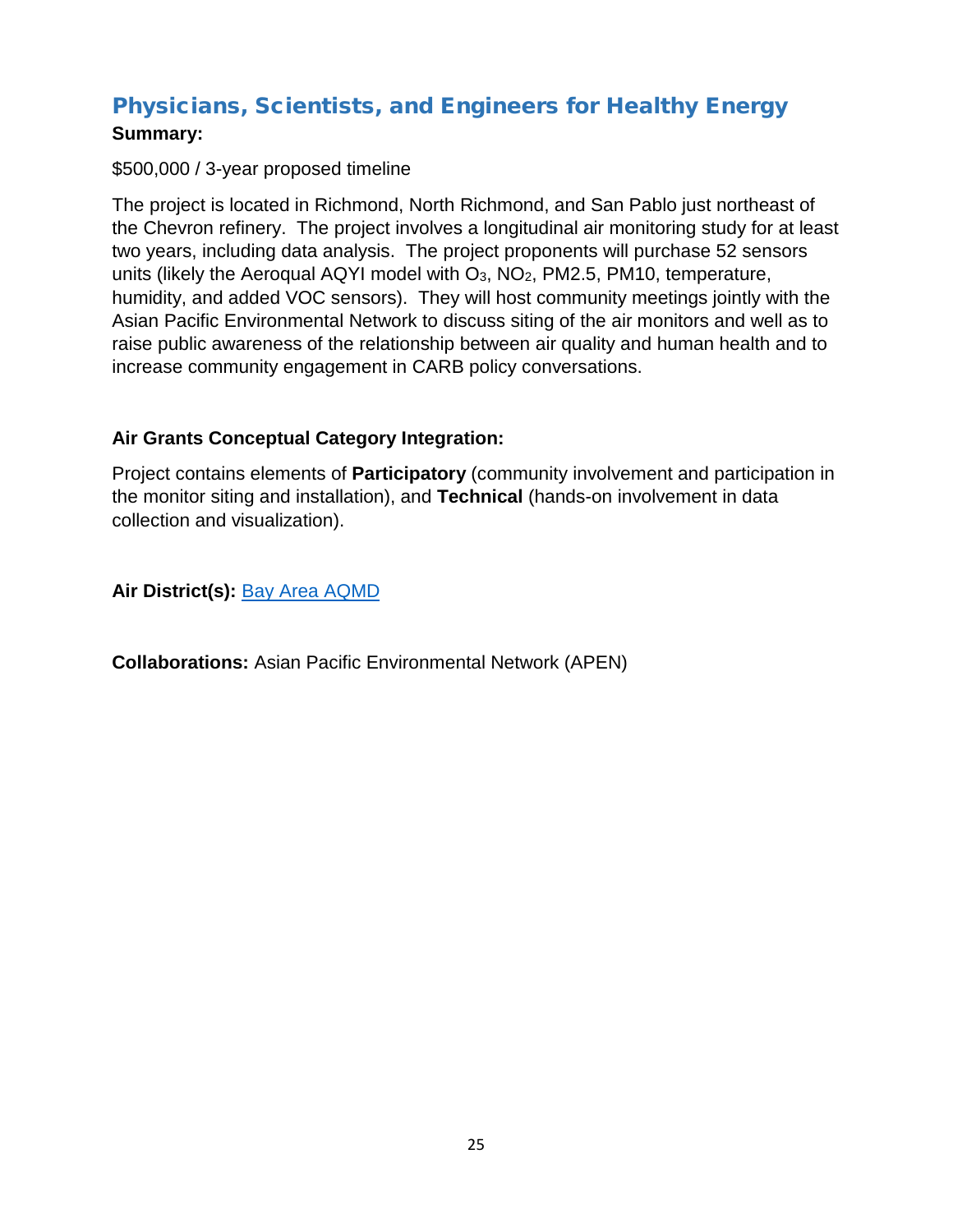## <span id="page-26-0"></span>Regents of the University of California, on behalf of its Riverside Campus

#### **Summary:**

#### \$500,000 / 3-year proposed timeline

The project is focused on Riverside's J.W. North High School and the surrounding disadvantaged community. The project involves the development of community involvement strategies and data collection to gather neighborhood-level information on diesel PM levels in and around growing diesel-fueled goods movement operations in the area. Data collection will include black carbon monitoring to better understand neighborhood impacts of diesel truck traffic in the community. The project will convene a partnership of local air quality understanding, community engagement, and health (an Engagement Resource Collaborative or ERC). The ERC will authentically engage residents of the community by hosting Community Conversations to gather input, create awareness, and provide information. The Riverside Unified School District will also host guest science and health professional speakers to present air quality basics and teach students how they can advocate for a healthier environment in their neighborhood or city. Finally, the project will monitor black carbon emissions to better understand neighborhood impacts of diesel truck operations in this community.

#### **Air Grants Conceptual Category Integration:**

Project contains elements of **Informational** (outreach and education efforts), **Participatory** (outreach, education, and data collection), and **Technical** (data collection and community air quality science experiments).

**Sub-Grantee(s):** NAACP, Riverside Branch and Riverside Unified School District

**Air District(s):** [South Coast AQMD](http://www.aqmd.gov/)

**Collaborations:** Coalition for Clean Air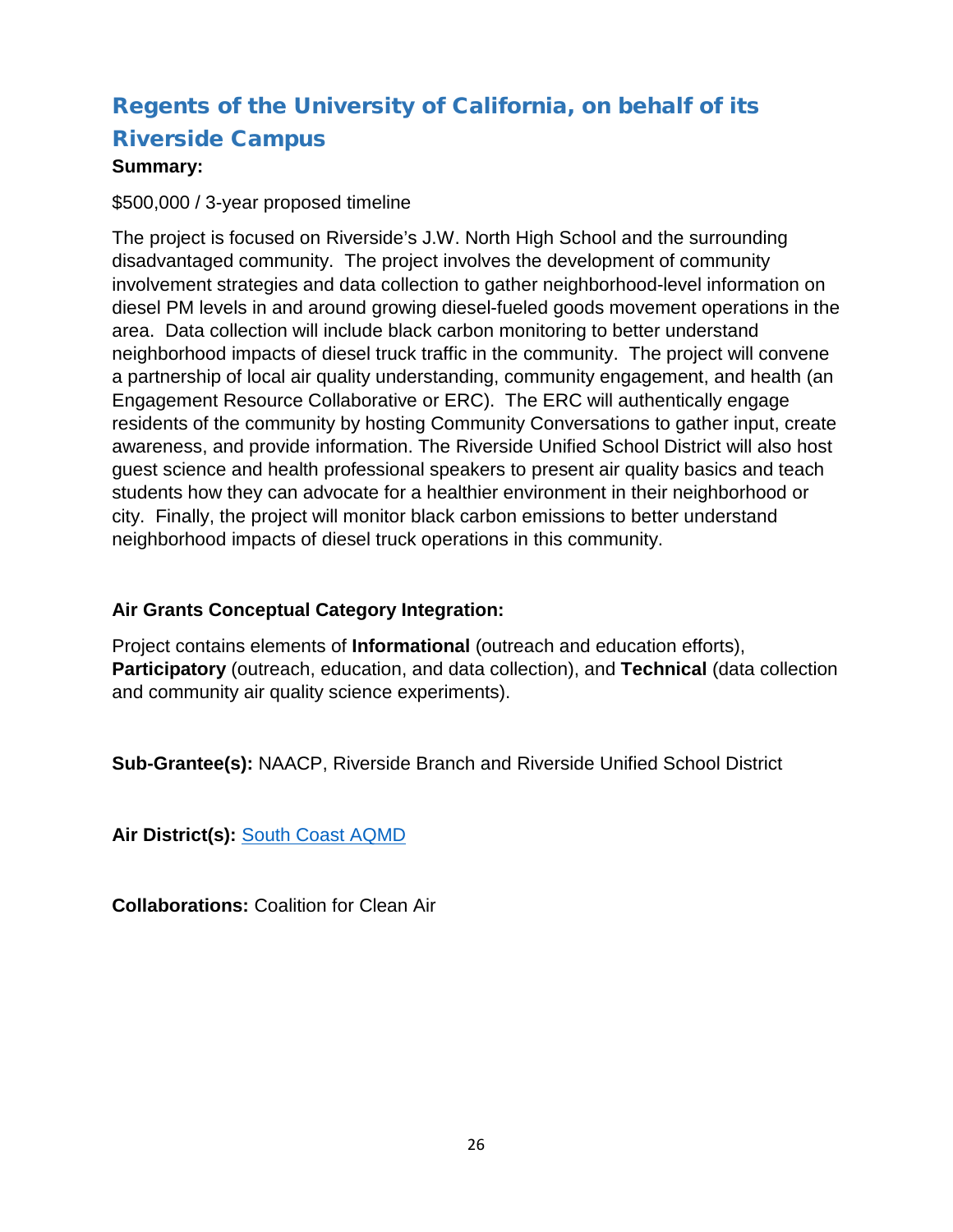## <span id="page-27-0"></span>Rose Foundation for Communities and the Environment **Summary:**

#### \$149,915 / 1-year proposed timeline

The project location is Oakland. New Voices Are Rising is a standing program of the Rose Foundation that seeks to increase civic participation among youth in disadvantaged communities. This grant will fund a new initiative within that program, the "Just Breathing" project, which will increase participation in AB 617 implementation among Oakland youth, along with their families, friends and other community members. The project seeks to bring youth and community perspectives into the community air protection planning process and aims to build a genuine partnership process, by engaging youth and community members along with agencies and local government in improving air quality. Project will engage students and community partners in West Oakland neighborhoods that are heavily impacted by pollution from the Port of Oakland and by other local freight infrastructure to map out plans for tree plantings to reduce community exposure to diesel pollution. The project will also engage students and community partners in East Oakland to conduct health surveys and air pollution monitoring to ensure that East Oakland's community concerns are effectively raised and addressed in the development of statewide implementation strategies, in the selection of priority communities, and, ultimately, in the development of community air protection plans for East Oakland.

#### **Air Grants Conceptual Category Integration:**

Project contains only the **Participatory** element (engaging students to conduct health surveys).

#### **Air District(s):** [Bay Area AQMD](http://www.baaqmd.gov/)

- West Oakland Environmental Indicators Project
- Rooted in Resilience
- Healthy Havenscourt Collaborative
- East Bay Academy of Young Scientists (EBAYS)
- Communities for a Better Environment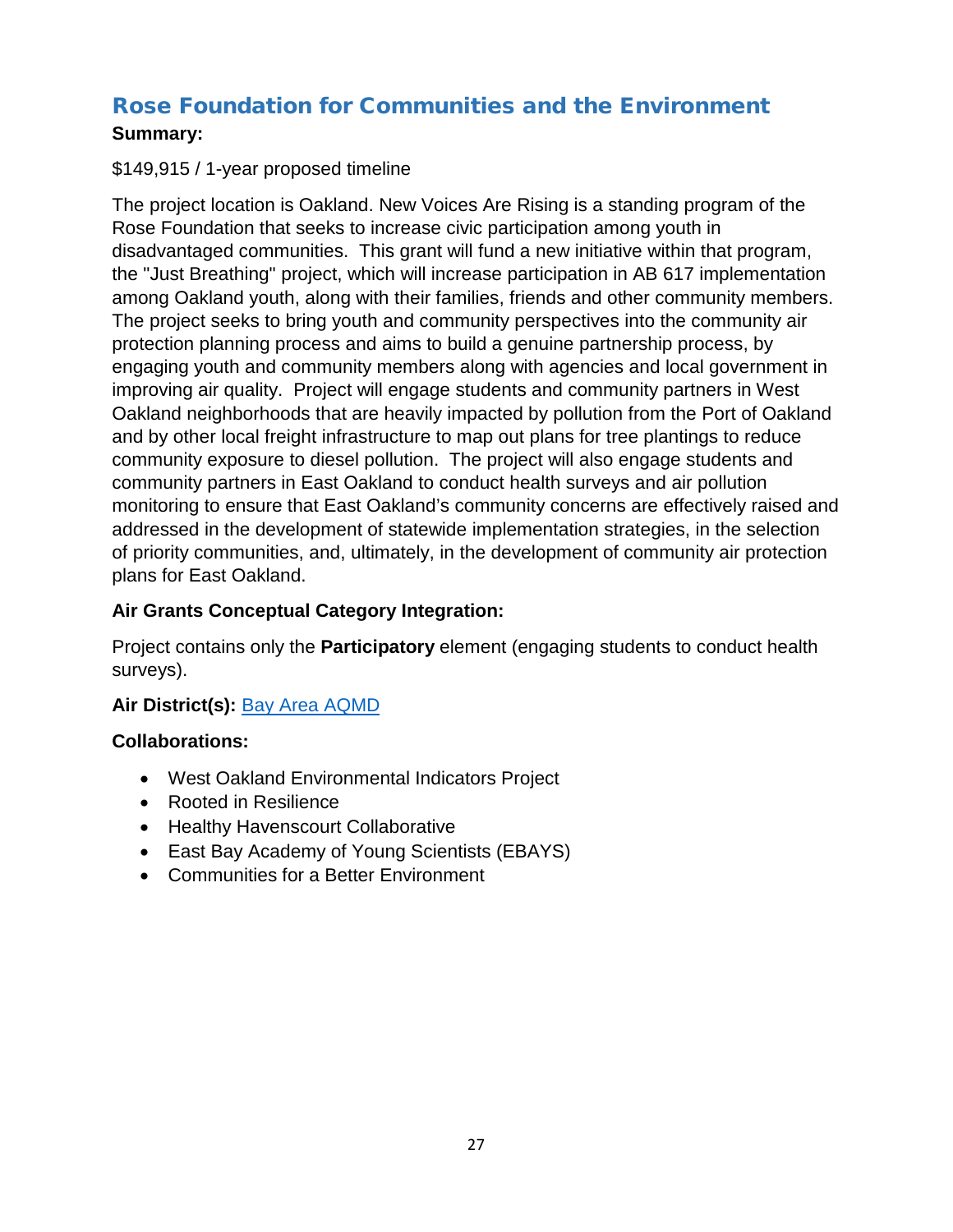## <span id="page-28-0"></span>San Joaquin Valley Latino Environmental Advancement and Policy (Valley LEAP)

#### **Summary:**

#### \$499,993 / 3-year proposed timeline

The project will take place in the southwestern portion of Fresno County and the whole of Kings County. The project will establish a 20-monitor community-based monitoring network building off the existing PM 2.5 monitor already installed and operating in Huron. The project will include outreach and educational materials in neighborhoods where they will deploy monitors, convening a community steering committee to take part in identifying and determining siting locations, using a community-driven process. The project will maintain the IVAN reporting branch of the IVAN program and continue Environmental Justice Task Force meetings to keep community engaged in environmental justice issues within their neighborhoods. Valley LEAP will work in schools in Kings County to raise awareness of the local monitoring effort by creating school flag programs. The project will also integrate a new methane monitoring system. The methane monitoring system will include five methane monitors, which will be comprised of multiple components including the Alphasense methane sensor, temperature and humidity sensors, circuit board and microcontroller, cellular modem, and enclosure. This will entail gathering information related to methane (i.e., regulations and standards, health effects, and existing real-time monitoring efforts) to inform decisions around monitor siting, data processing, and selection of metrics. Monitoring and meteorological data will be sent to the remote IVAN server. Training on basic installation and operation will be provided to the Valley LEAP staff with the assistance of Comité Civico del Valle.

#### **Air Grants Conceptual Category Integration:**

Project contains elements of **Informational** (surveys, factsheets, other community outreach materials), and **Participatory** (subcontract of technical assistance groups for methane monitor assessment and direction as well as training LEAP in assembly and maintenance) and **Technical** (air monitoring support and expansion of particulate matter and methane monitors).

**Sub-Grantee(s):** Valley LEAP (Comité Civico de Valle is grantee)

**Air District(s):** [San Joaquin APCD](http://www.valleyair.org/Home.htm)

- Comité ALMAs (Avance Latino por un Mejor Ambiente or Latino advancement for a better environment)
- Promotoras VERDES (Voice Education Responsibility Dignity Empowerment and Sustainability)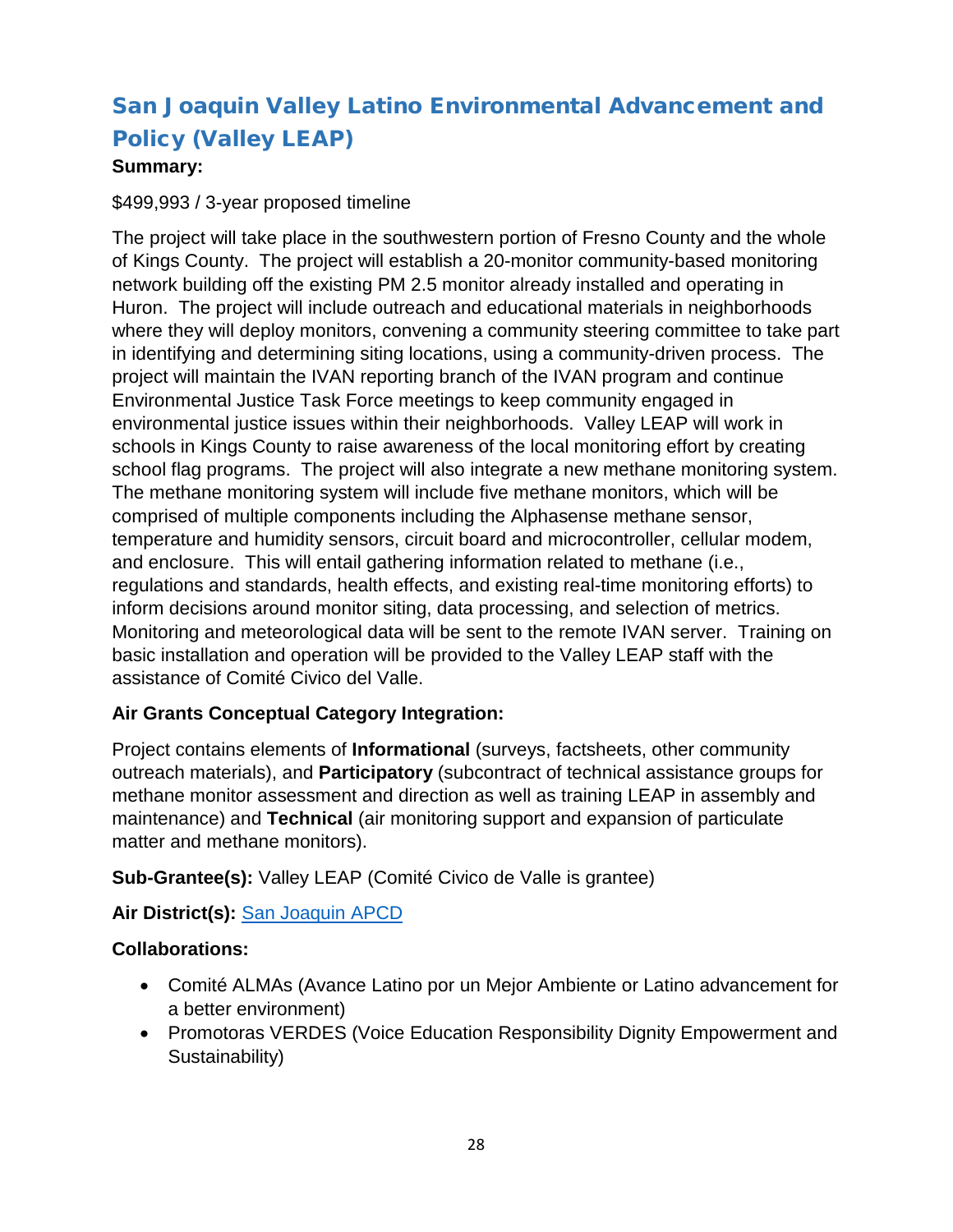## <span id="page-29-0"></span>Special Service for Groups, Inc. (SSG)

#### **Summary:**

#### \$301,755 / 2-year proposed timeline

Special Service for Groups is a Los Angeles-based organization dedicated to social and economic justice, created to serve Latino youth in the wake of LA's famed "zoot suit riots." Titled *Clean Air SGV* (San Gabriel Valley), the project is located in Alhambra and Monterey Park. The project will educate and encourage residents to advocate for policy change that will lower levels of PM2.5 and related negative health impacts in these communities. Through air monitoring and data collection, Clean Air SGV will guide residents in developing air quality priorities for their communities. The project calls for creation of an educational curriculum that will teach air quality basics. Major outcomes of project include: engaging 200 community residents and educating them on local air quality issues; identifying three community air quality policy goals; working with eight to ten local officials as potential campaign partners; collaborating with local officials to push forward at least one policy change based on reducing PM2.5 and negative health impacts in the Clean Air SGV communities. SSG deployed 40 PurpleAir monitors in January 2018, working with South Coast Air Quality Management District through the district's USEPA STAR grant. This grant will build on this work, using technical components to inform its AB 617 policy campaign.

#### **Air Grants Conceptual Category Integration:**

Project contains elements of **Informational** (community meetings; educational materials) and **Participatory** (hiring consultants for TA), and **Technical** (community air monitoring).

#### **Air District(s):** [South Coast AQMD](http://www.aqmd.gov/)

- Asian Pacific Islander Forward Movement (division of SSG)
- University of Southern California Keck School of Medicine (Division of Environmental Health)
- Pitzer College, Intercollegiate Department of Asian American Studies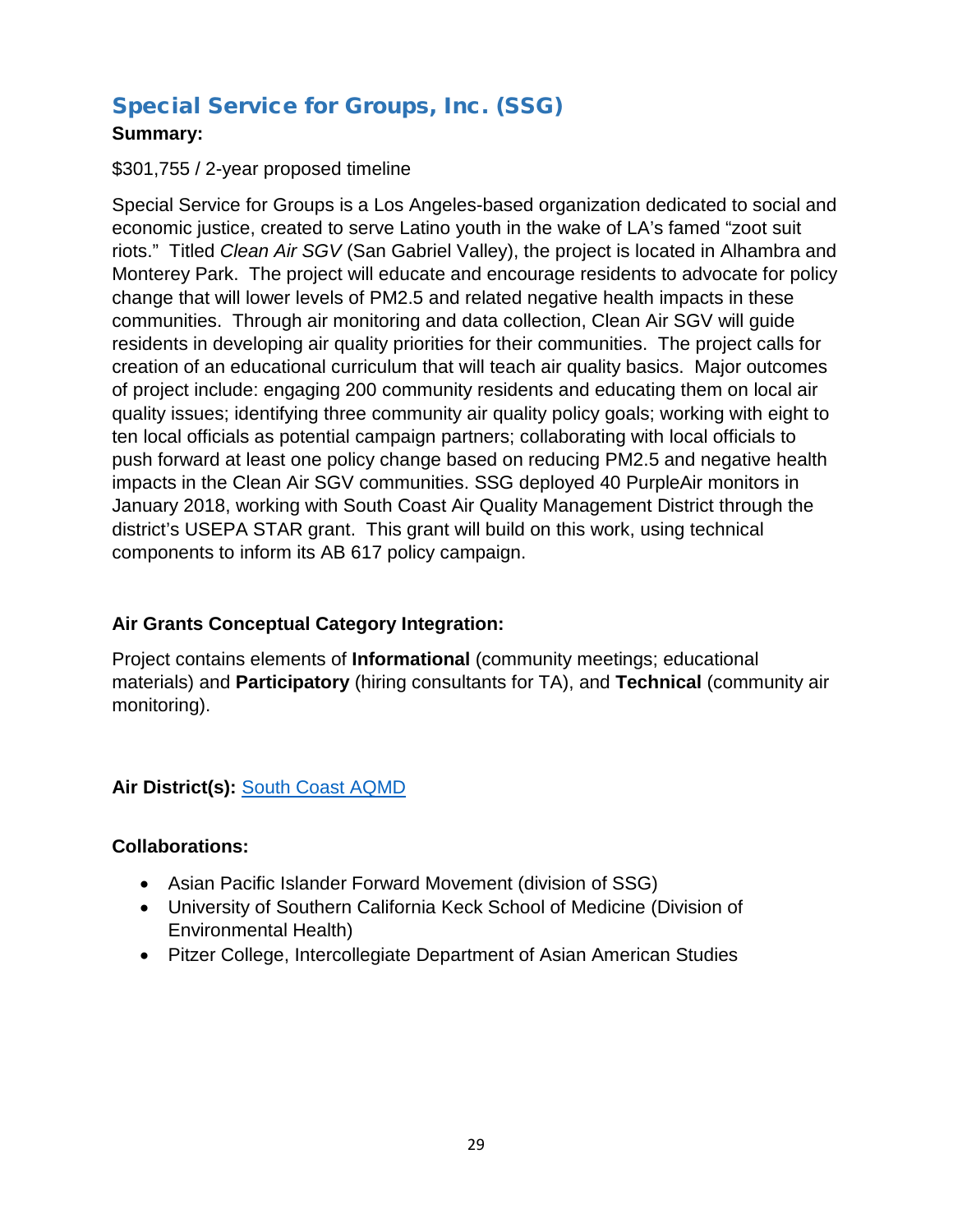## <span id="page-30-0"></span>Twenty-Nine Palms Band of Mission Indians

#### **Summary:**

#### \$395,386 / 3-year proposed timeline

The project is located on the tribal lands of the Cabazon Band of Mission Indians, adjacent to the Twenty-Nine Palms Reservation. The project aims to place a new air quality PM10/PM2.5 monitoring station at the Cabazon Tribal Government complex, where it will have surveillance coverage and accessibility for routine maintenance. The data collected from the station will be shared online, and the Twenty-Nine Palms Band of Mission Indians (Tribe) will conduct community outreach on a quarterly basis to share air quality data collected and teach residents how to access the data and sign-up for alerts. The intended beneficiaries of this project span beyond the general membership of the Tribe to the communities of the eastern Coachella Valley, and Imperial Valley, including other federally recognized tribes (i.e., Torres Martinez Desert Cahuilla Indians, Cabazon Band of Mission Indians, and Augustine Band of Cahuilla Indians) therefore outreach will be conducted in the Coachella and Imperial Valleys. The monitoring station established would be of the Federal Equivalent Method (FEM) PM2.5 and PM10, and meteorology using a T640X FEM instrument. The tribe will build capacity to assess changes in air quality through training and hiring of technical experts and provide quarterly assessments and analysis of the data. Once the monitoring station is established, the tribal members of both tribes will be trained on the operation of the station by an air-monitoring technical consultant.

#### **Air Grants Conceptual Category Integration:**

Project contains elements of **Informational** (outreach at community events, information posted on the Tribal Government website), **Participatory** (building capacity), and **Technical** (staff to be trained on the operations of the station).

**Air District(s):** [Imperial APCD](http://www.co.imperial.ca.us/AirPollution/) and [South Coast AQMD](http://www.aqmd.gov/)

#### **Collaborations:**

• Cabazon Band of Mission Indians